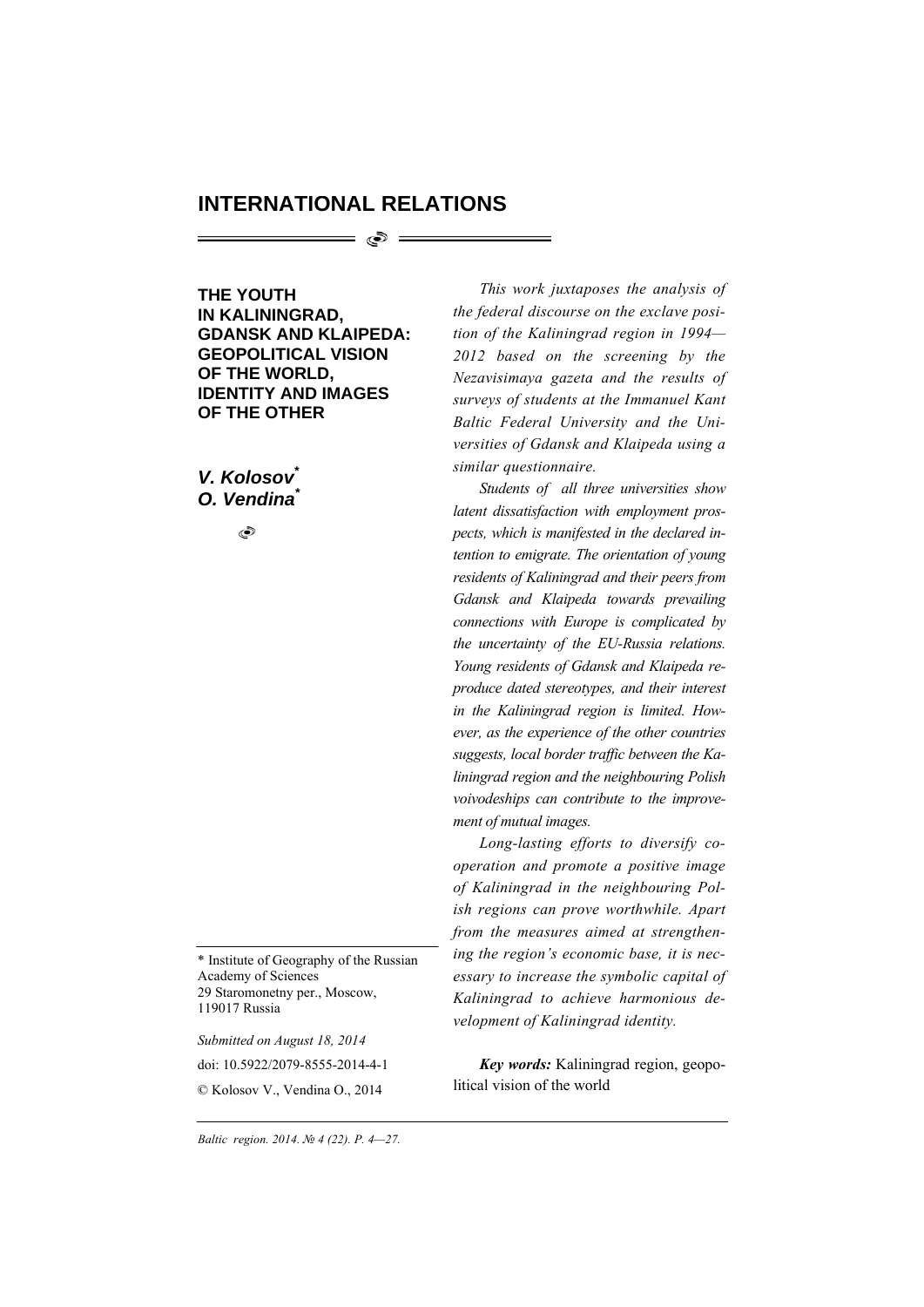The Kaliningrad region and its exclave status are the focus of attention of many scholars from different countries and disciplinary backgrounds. Nevertheless, the prospects of cooperation with the neighbouring Polish voivodeships and Lithuanian counties — once an integrated socioeconomic and even political space — remain unclear. They are affected not only by physical factors — the development of functional network connections underlying the regionalisation processes — but also by the dominant political discourse in the neighbouring countries, as well as the ideas of foreign policy and economic priorities prevalent in the society, and the images of partners in the mass consciousness. A question arises as to the degree to which public opinion supports the official rhetoric and approves of the governmental policy for the region's adaptation to its exclave position. It is followed by questions about what individual strategies are developed by the region's residents in these conditions, and to what degree they affect the attitudes towards the neighbours in general and the perception of the region's position within the Baltic region, the country, Europe, and the world.

Border studies show that any formal demarcation line — between states, provinces, and even municipalities — is a complex and constantly evolving social structure that has to be considered on different scales — from the global and macroregional to the local ones (see, for instance 22; 25; 31). In the perception of people, the "scale" of the border can change depending on the nature of their everyday activities and needs. It can be perceived as a purely local phenomenon, "the sacred boundary of motherland," a demarcation line between "civilisations", which reinforces the differences between identities on the other side thereof or an axis of transboundary space, or both of it in different proportions [28]. In a classical study of the valley of Cerdanya on the border between the French and Spanish parts of Catalonia, the American historian P. Shalins showed how the political and economic interests of its residents affected their attitudes to the neighbouring states [29]. In its turn, the perception of the border of a neighbouring region or country is an important factor affecting the intensity of transboundary flows and the overall success of cross-border cooperation [21]. A border region is a territory, the identity of whose residents can transform rapidly under certain conditions and where the state is sometimes forced to take special efforts to win the loyalty of its citizens [13; 30].

An effective tool in studying these problems is critical geopolitics, which combines geographical, sociological, political sciences, and other methods, as well as the functional and constructive approaches [11; 27; 24]. The principal task is to compare the political discourse with the ideas of citizens and the "objective" indicators of the condition and interaction of different territories. The key concept of critical geopolitics is the *geopolitical vision of the world* interpreted as a set of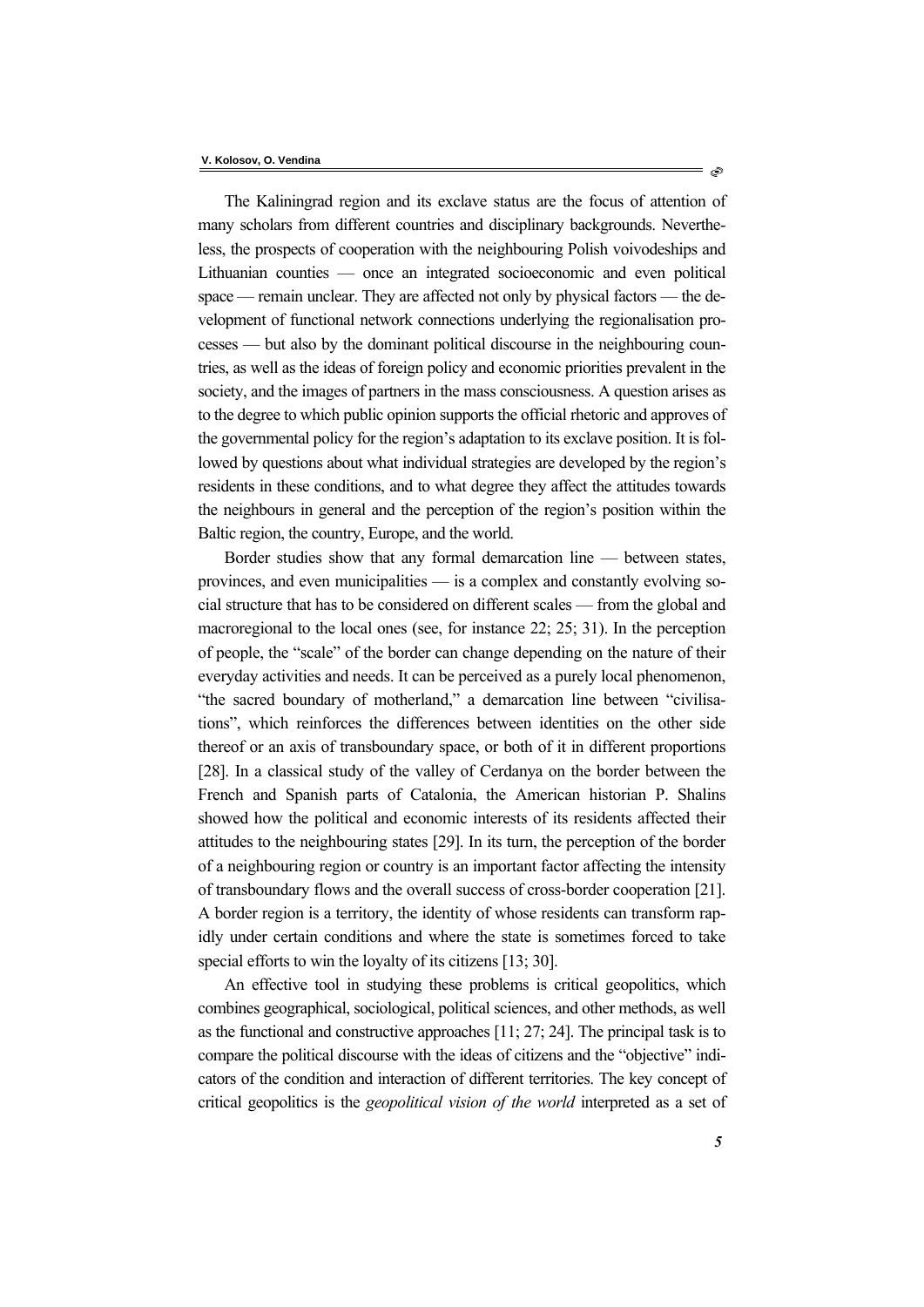prevalent ideas of the correlations between different elements of the political space, national security and related threats, and advantages and disadvantages of a certain foreign policy strategy. The positioning of a country or a part thereof in the world in relation to its close and distant neighbours, and self-identification with a certain region of the world, country or city are the most important part of identity. When answering the question, "Where, in what country, in what region of the world do I live?" a person inevitably answers the question, "Who am I, what are my values and ideals?" Self-identification with a certain region of the world is a question of cultural and political values rather than geographical knowledge [26]. Most countries belong simultaneously to several territorial and cultural groups. For example, Russia can be considered as a Nordic, Pacific, Pontic, or Baltic country.

One can assume that in such a vast and diverse country as Russia, the geopolitical vision of the world will differ from district to district. For instance, the attitudes to foreign countries prevalent in Kaliningrad will differ from those in Moscow or the Far East. In particular, they are affected by personal experience of foreign travel. The available data suggest that such differences do indeed exist; however, they are rather insignificant, for instance, in comparison to those between large cities and the rest of the country [26].

Firstly, this work aims to examine how the official Russian political discourse affects the geopolitical visions of the Kaliningrad youth. The second objective is to compare the mutual images and geopolitical orientations of Russian, Polish, and Lithuanian students and compare them with the "objective" differences between the Kaliningrad region on the one hand and the neighbouring Lithuanian and Polish territories on the other.

# **The political discourse in Russia and the EU as a factor affecting the geopolitical vision among the youth populations of Kaliningrad, Gdansk, and Klaipeda**

A total screening of 2000—2004 and 2008—2012 publications on the problem of interactions between Russia and the neighbouring countries in *Nezavisimaya Gazeta* (The Independent Newspaper)<sup>1</sup> shows that, since the

ھ،

l

<sup>&</sup>lt;sup>1</sup> Although having a small circulation, Nezavisimaya Gazeta presents itself as a "high quality" daily newspaper meant for an educated audience, experts, and decision-makers. Having adopted a centrist position and being moderately critical of the acting government, the newspaper presents a wide range of opinions. This study was conducted by the Laboratory for Geopolitical Studies of the Russian Academy of Sciences within the EUBORDERSCAPES project supported by the Seventh Framework Programme.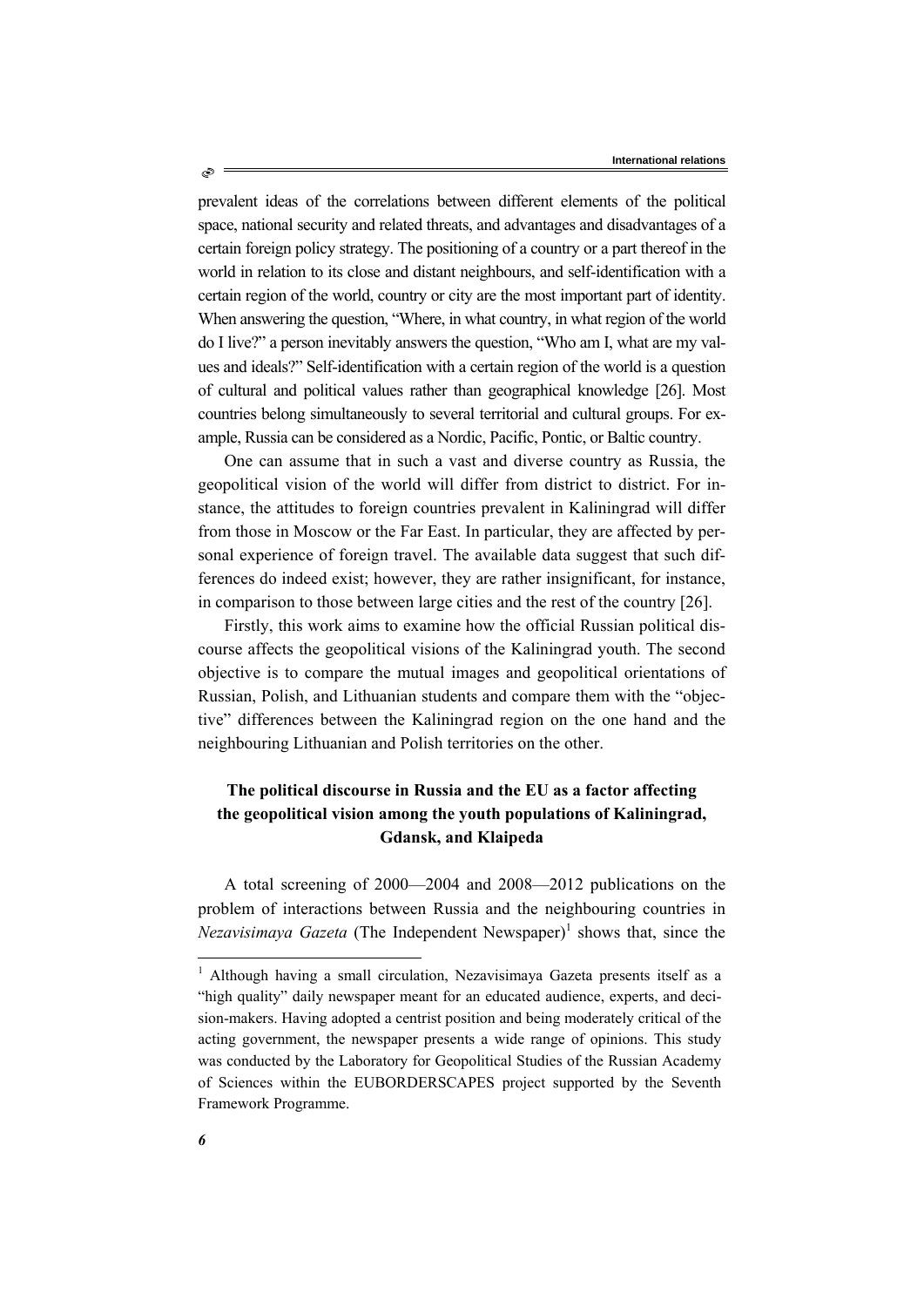first post-Soviet years, there have been two main plotlines in the national discourse on Kaliningrad as a Russian exclave separated from the mainland by Belarus and Lithuania. One of them is the persistence of a high militarisation level and the region's transformation in "Russia's westernmost outpost" facing a potential enemy — NATO. In the 1990s, the circumstances required for a massive reduction in the number of military units and personnel stationed in the region, as well as the abandonment of many high-cost facilities — airfields, storage facilities, garrisons, etc. Since the late 1990s, the region's abrupt demilitarisation was juxtaposed to NATO's eastward expansion and development of military infrastructure<sup>2</sup>.

Another alternative is the orientation to extracting maximum benefit for both Russia and the region from the latter's new geographical position. This includes economic and political openness, and the transformation of the region into a "test site" for cooperation with European countries aimed at removing barriers to transboundary exchange and developing cross-border contacts, creating a favourable climate for foreign investment, and development of foreign trade and logistics. This scenario created an opportunity to improve the welfare of regional population to the level of the neighbouring EU countries. At the same time, there emerged a risk of a weaker connection to mainland Russia, the rise of externally supported separatist movements aimed at the establishment of a fourth independent Baltic state, and a threat to national security<sup>3</sup>.

It became obvious that the optimal way was to attain a balance between the region's openness and keeping it as part of the Russian Federation. Moreover, in the current conditions, the one is not possible without the other [18; 19]. The Concept for the Federal Socioeconomic Policy towards the Kaliningrad region (2001) stresses that the key objective of safeguarding national interests and security in the Kaliningrad region is ensuring an international economic, political, and military strategic position of the territory that will eliminate the threat of the weakening of the region's role and significance as an integral part of the Russian Federation. These conditions include a sustainable socioeconomic development of the region, and improvement of standards of living to a level comparable to that of the neighbouring EU countries, which would be impossible without participating in the economic regionalisation processes in the Baltic. The experience of first post-Soviet years suggests that the region's exclave position incurs extra costs for the

l

ನಿ

<sup>&</sup>lt;sup>2</sup> See, for instance,  $[1 - 3; 7; 8; 20]$ .

 $3$  See, for instance [4; 5].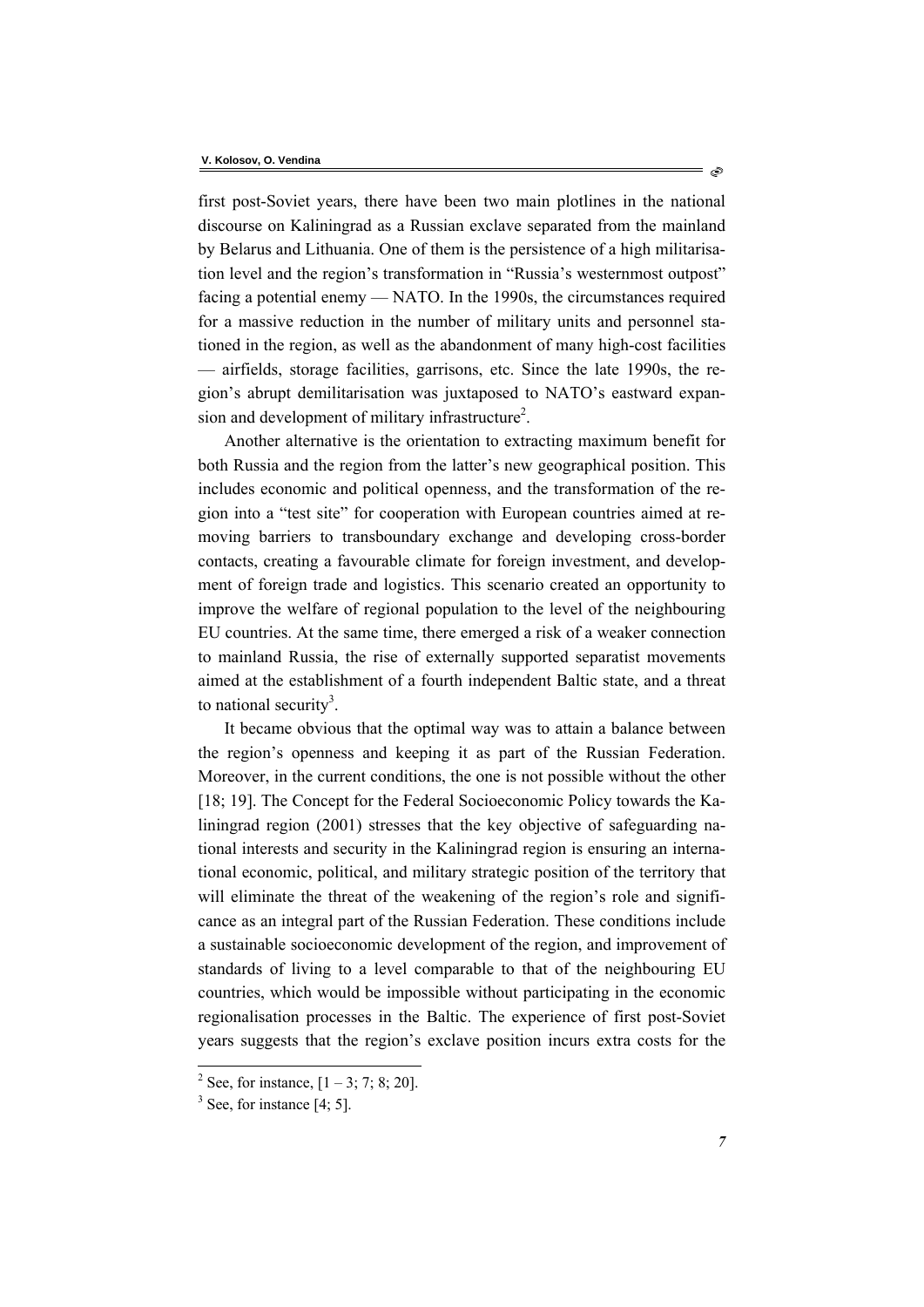economy and population, which have to be compensated for either from the federal budget or through creating special, preferential conditions for the inclusion of the region into the international division of labour [18].

This brings us to the second plotline of the Kaliningrad discourse generated by an objective contradiction between the need to take into account the unique position of Kaliningrad (the more so after Lithuania's and Poland's accession to the EU and NATO) and the development of a common legal framework for the whole territory of Russia and the EU.

On the one hand, Kaliningrad strived to ensure federal subsidies and privileges to compensate for the high cost of transit and higher prices for gas and power. In the 1990s, opinions were voiced that the region should not only be transformed into a special economic zone enjoying customs and tax concessions but also become autonomous up to obtaining a "status of a state" and partially or completely integrating into the EU. These ideas were not abandoned in the 2000s. Moreover, the proximity to the EU border opened new opportunities for Kaliningrad residents in the post-Soviet period and not only as a source of income from the gradually declining cross-border trade. A "demonstration effect" emerged — residents of Russian border districts got interested in the European consumption standards and social life organisation, which results in certain expectations from the regional and federal authorities as to economic and social measures based on an adequate understanding of the exclave's unique position<sup>4</sup>.

On the other hand, the country's leadership — especially in the early 2000s after V. Putin had been elected president — strived to strengthen the unity of the national legal and economic space and abandon the practice of contractual relations between the federal centre and regions based on different conditions. Radical mottoes voiced by some social activists in Kaliningrad raised in the Kremlin legitimate concerns over separatist trends and did not contribute to a favourable attitude to the demands for a special regime and discourse on the region as a "laboratory of cooperation" with the European Union. Moreover, the 1990s also saw discussions on "returning" Kaliningrad to Germany and populating it with Russian Germans, as well as territorial claims of Lithuania. It is worth noting that the fear of losing Russian sovereignty over the exclave and a revision of the whole system of postwar borders can be clearly traced in the Russian discourse until today.

In the course of negotiations on the visa regime and, later, transit between mainland Russia and Kaliningrad, the European Union also neglected

 4 For examples of such discourse see [6; 17]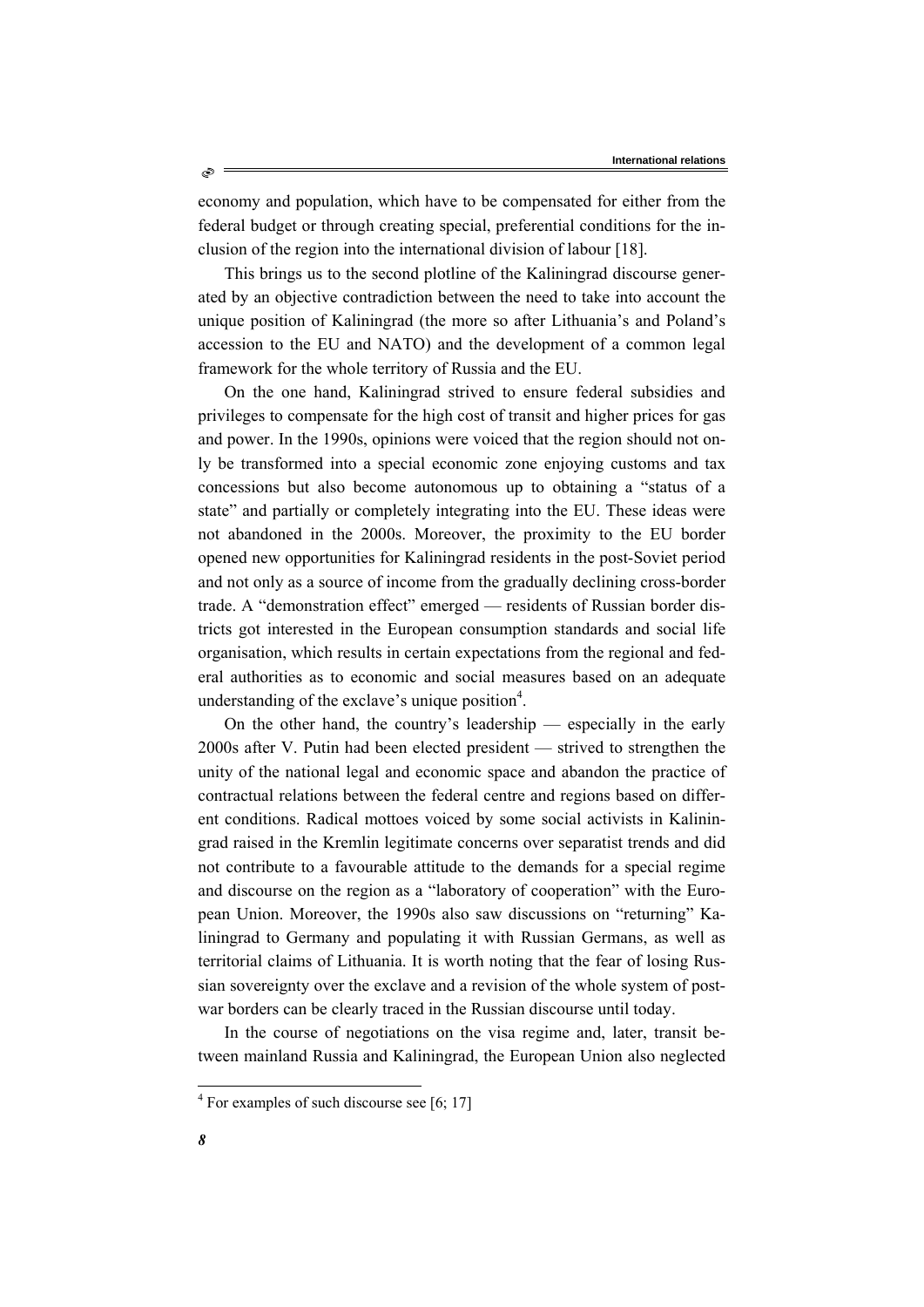l

Russian arguments about the unique position of the region and concluded corresponding agreements. The leaders of the European Commission and individual countries stressed the inviolability and universality of the rules established by the Schengen Agreement and voiced unwavering support for the national sovereignty of Poland and Lithuania, which excluded any possibility of accepting Russian transit proposals.

The EU wanted to eliminate the possibility of the region turning into a constant source of "soft risks", i.e. cross-border crime, illegal immigration, drug abuse, infectious diseases, etc. Security — as understood by the EU — required stricter control over transit to and from the Kaliningrad region and did contradict the interests of Russia, which counted on a simplified procedure of transit between the region and the mainland. Brussels's policy towards the Kaliningrad region was affected by concerns over disparities in social conditions between the Russian exclave and the surrounding EU territories, which accounted for a high level of social pathologies. This was the focus of Western European mass media when covering the Kaliningrad issue.

No matter what difficulties and contradictions plagued the development of the Kaliningrad situation, it is obvious that it has changed for the better in the new century in comparison to the 1990s, which also holds true for mainland Russia. The relative transparency of border gave the neighbours a good opportunity to develop a new vision on the prospects of the Russian exclave and to rediscover it.

## **The challenges of neighbourhood: reality, images of each other and individual strategies**

To answer the question as to what degree these opportunities were grasped, at the end of 2012, we surveyed students of the Immanuel Kant Baltic Federal University (Kaliningrad), and the Universities of Gdansk and Klaipeda<sup>5</sup>. Almost 675 senior students in humanities were surveyed using similar questionnaires, including 252 in Kaliningrad, 217 in Gdansk, and 206

ನಿ

 $5$  We would like to express our sincere gratitude for their contribution to the study to Prof G.M. Fedorov, Associate Prof E.S. Fidrya (IKBFU), Profs T. Palmowski and J. Wendt (University of Gdansk), as well as Dr E. Spiriajevas (Klaipeda University). Of course, the views of students differ from the general opinion. They constitute the most educated part of the young generation, which socialised after the collapse of the socialist system and the disintegration of the USSR, thus studying their opinions is of great research interest.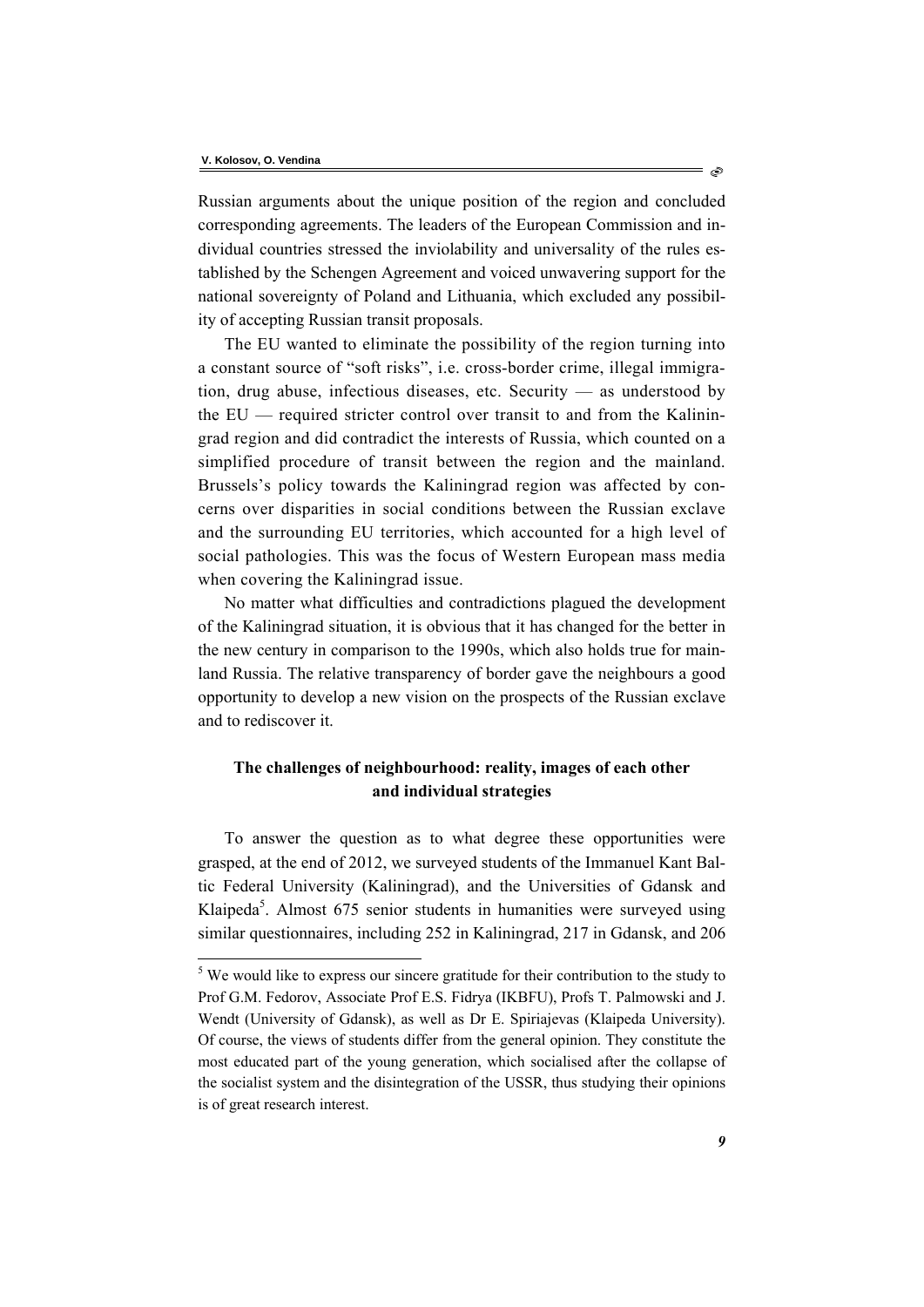in Klaipeda. Alongside typical sociodemographic questions, the questionnaire contained three sections. The first one comprised questions about the personal experience of foreign travel including visits to the neighbouring countries (Poland and Lithuania for students from Kaliningrad, the Kaliningrad region and Lithuania for those from Gdansk, etc.), command of foreign languages, identity, and associations with the word "Kaliningrad." The second section contained questions about the financial situation of the respondents' families, the socioeconomic situation in the region and the neighbouring countries, their prospects, and intentions to migrate. The third section brought together questions aimed at identifying the geopolitical image of the world as seen by students: their assessment of the attractiveness of different countries of the world and priorities of economic ties with different countries and regions. For the purpose of an international and interregional comparison, we tried to use questions from the earlier surveys by the leading Russian polling organisations as much as possible. Of special interest is the comparison with the results of the international research project "Visions of Europe in the World" supported by the Seventh Framework programme. The project included a survey of 9,300 students from across 18 countries, which used a similar questionnaire.

We also compared the socioeconomic performance of the towns and districts of the Kaliningrad region, powiats of the Pomeranian and Warmian-Masurian voivodeships of Poland, and the Klaipeda, Tauragė, and Marijampolė counties of Lithuania. However, it was complicated by the incomparability of the region's results before and after the 2008 administrative reform, which had redrawn the borders and changed the composition of municipalities. It was shown that the situation in these regions is comparable. For instance, an average net salary in the Kaliningrad region (PPP) is 716 USD, in the Pomeranian voivodeships 805 USD, in the Klaipeda County 762 USD. The food basket cost is 20—23 % lower in Gdansk than in Kaliningrad or Klaipeda; however, Gdansk residents have to pay twice as much as Kaliningraders for petrol, utilities, and public transportation. It is cheaper to buy a flat in Kaliningrad, and a car in Gdansk or Klaipeda. On average, the Polish are a little bit 'richer' than Russians and Lithuanians, but the Lithuanian regional community is less segregated by income than the Polish or Russian ones. Despite a heavy dependence on imported components and the condition of the Russian consumer market, industrial production has significantly grown in Kaliningrad in the 2000s. Its level per capita exceeds that of the Warmian-Masurian voivodeships and is almost as high as in one of the most devel-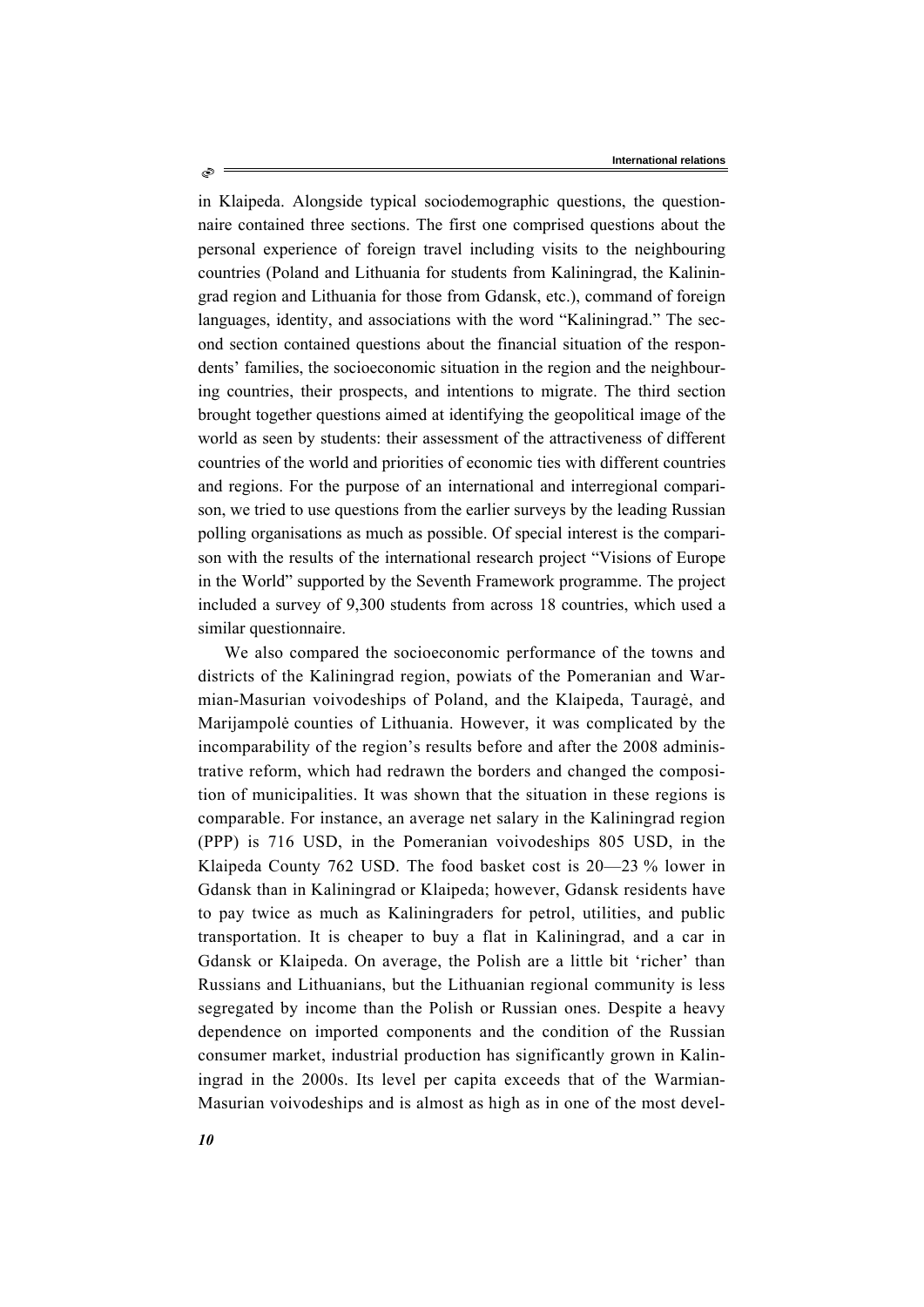oped Polish regions — the Pomeranian Voivodeships. The demographic situation in the Russian exclave is rather favourable in comparison to the neighbouring Polish and the more so Lithuanian regions, where the natural decrease is coupled with a massive migration outflow. Due to a positive net migration rate, the population size stabilised as early as the 1990s; however, the Kaliningrad region has a lower life expectancy and the mortality structure reflects a high level of alcoholism and other social pathologies [14].

Nevertheless, Kaliningrad students have a more pessimistic opinion of the condition and prospects of their region than their peers from Gdansk and Klaipeda. In the latter cities, 45—48 % of the respondents viewed the situation in their region as favourable or rather favourable. 24 % and 31 % respectively consider it similar to the other regions of their countries, and only 29 % in Gdansk and 15 % in Klaipeda see it as complicated or very complicated.

Moreover, young Kaliningraders do not believe in any good prospects for their region. Approximately 56 % of the respondents are convinced that the region's economic situation will not change or is likely to or will definitely deteriorate in the near future. This scepticism is rather surprising in view of that the respondents are young people in their early 20s. Moreover, they claim to be aware of the region's prospects. The percentage of students who answered this question at IKBFU was higher than at the universities of Gdansk and Klaipeda. Russians are used to rely only on themselves and do not believe that the authorities or any other power can ensure a better life for them. It is worth noting that Kaliningrad students are more optimistic of their own future than the prospect of the region's development: 58 % of the respondents expect that the living standards of their families will increase in a short-term perspective.

Unlike Kaliningraders, 48 % of Polish students are optimistic of the future of the region and only 23 % think that the situation will not change and 12 % that it will deteriorate or definitely deteriorate. In Klaipeda, young people are more optimistic. Most respondents (66 %) believe that the life in their region will definitely or is likely to become better. An absolute majority (59 %) are confident of their future. However, Polish students doubt that they will ever achieve personal success: there are only 39 % of optimists in Gdansk (a third of the respondents gave no answer).

Despite differences in estimating the development of their regions, the young people of the three bordering regions are brought together by similar individual life strategies: migration intentions are very strong among them.

ನಿ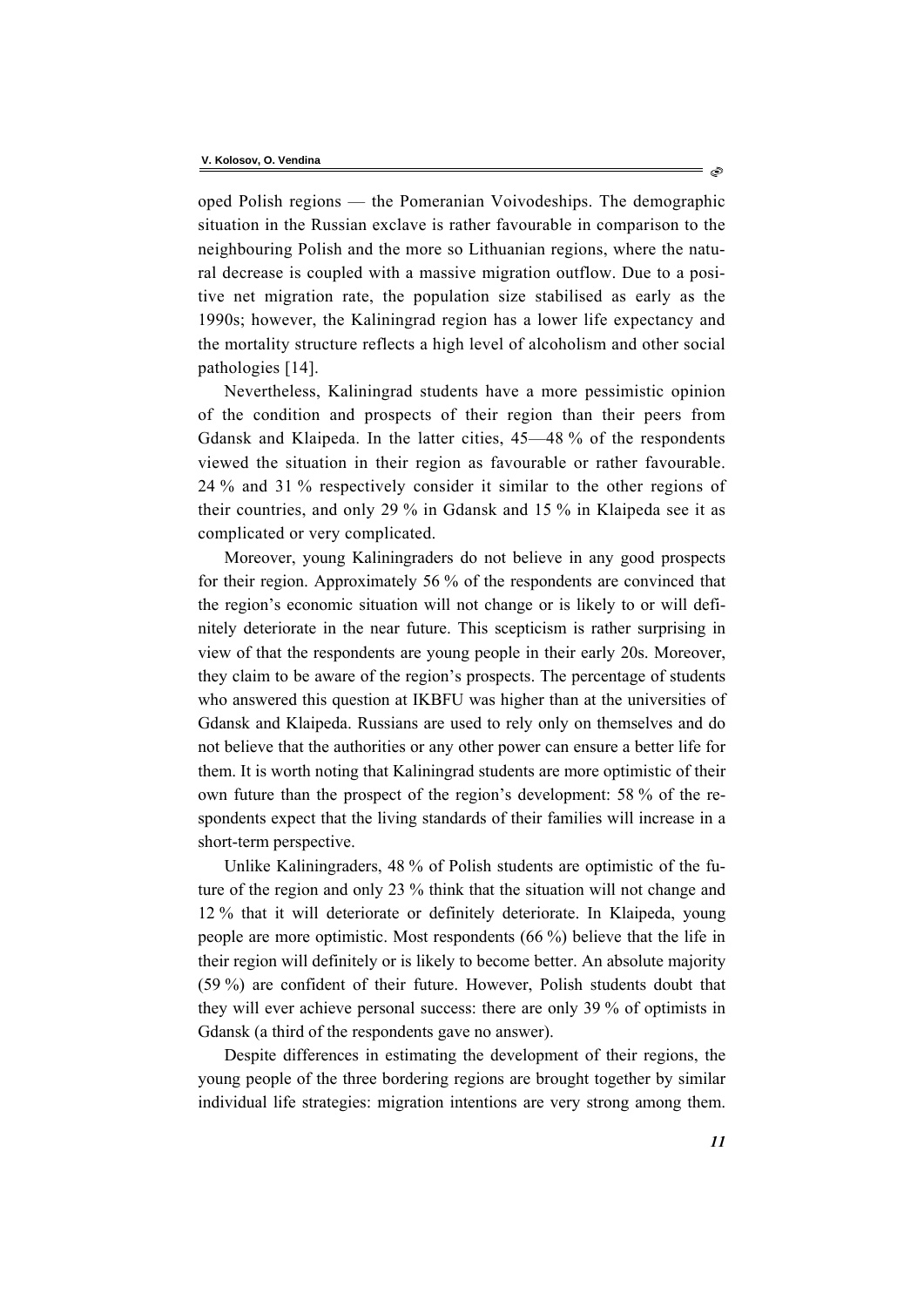More than half of the respondents (55 % in Kaliningrad, 58 % in Gdansk, and 66 % in Klaipeda) stressed that they would like to move in the next two years or after graduation. Therefore, the migration potential of Kaliningrad youth is much higher than the Russian average in people aged 18— 24 (39 %). However, the reason behind it remains the same — searching for a well-paid interesting job (mentioned by 72 % in Kaliningrad, 86 % in Gdansk, and 76 % in Klaipeda). In the conditions of a limited or shrinking market, it is difficult to find a job that will meet the expectations and be adequate to the self-esteem; they do not see such opportunities in their home city. Only 10 % of Kaliningraders who are willing to move simply want to change the district of residence; 11 % want to live in large cities, mostly Moscow, which is associated with life success in Russia. Most students of all three universities opt for emigration. In Kaliningrad, such students account for two thirds. Young Kaliningraders are better acquainted with the life abroad than their peers in other Russian regions: 83 % of them have been abroad, most of them more than once. Moreover, out of 830 surveyed in Moscow, Yekaterinburg, Khabarovsk, and Stavropol two years earlier within the above-mentioned project, only 44 % had been abroad [11].

Whereas Klaipeda students still dream of an interesting and well-paid job abroad (58 % of those willing to move), the Polish respondents are less susceptible to such illusions. "Only" 34 % of students opt for emigration. Poles have a vast experience of mass labour migration — by different estimates, from 1.2 to 3 million people have left the country over the last decade. They are well acquainted with the problems of adaptation and dissatisfaction with the job that does not require their level of qualification. Twice as much Polish students as Russian and Lithuanian ones while opting for migration would prefer to stay in their country.

Despite the differences in the objective conditions and assessments of personal prospects, the willingness of the youth to leave their countries is indicative of the perception of their regions as a periphery. The answers to questions about the attractiveness of different countries give an idea of the common and different features of their geopolitical vision of the world and the image of neighbours.

## **The world as seen by students from Kaliningrad, Gdansk, and Klaipeda**

As the results of the project "Visions of Europe in the World" suggest, the mental map of young people is dominated by unshaken Eurocentrism.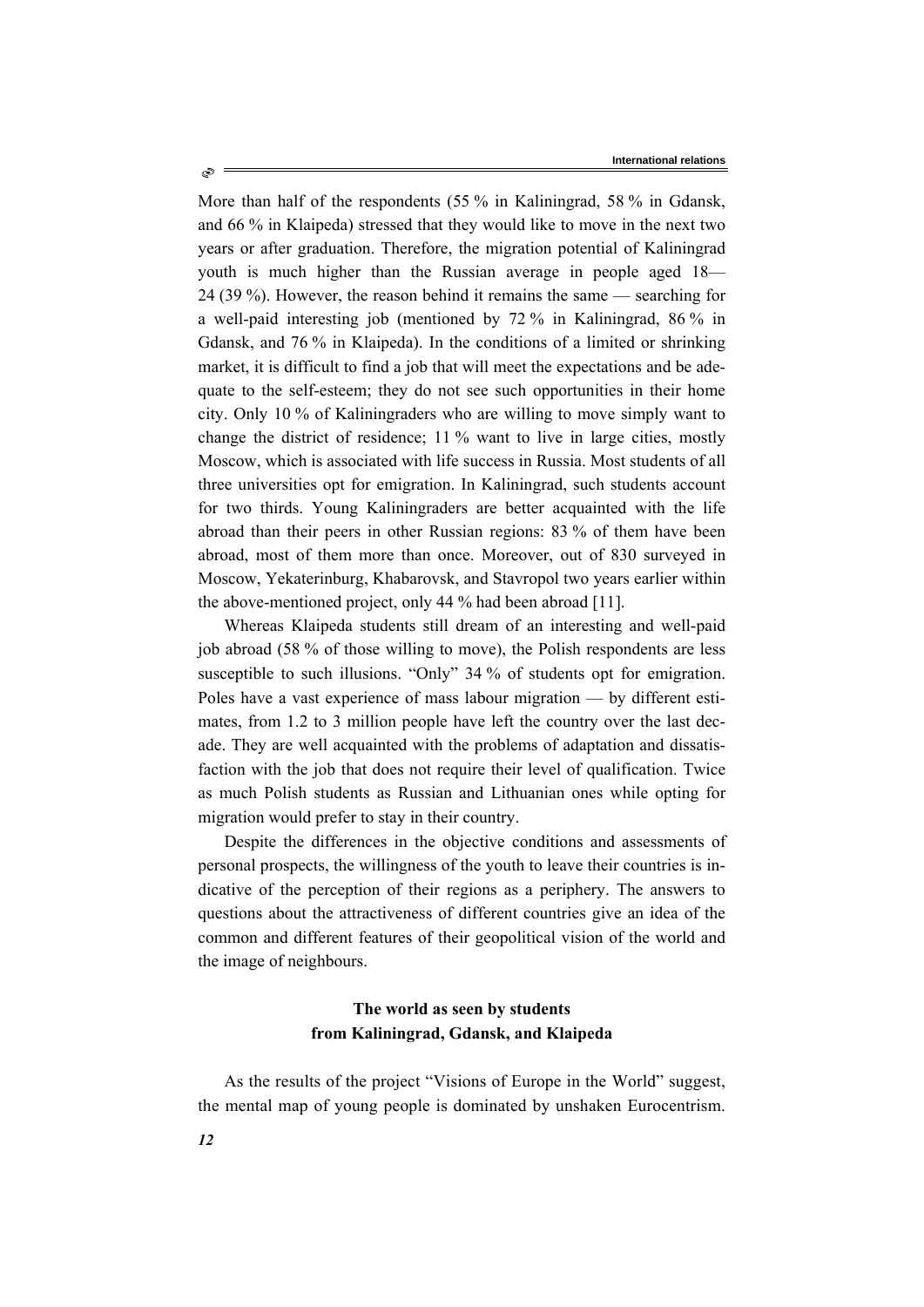They believe that the best place to live in are the large countries of Western Europe — France, Italy, Germany — as well as Spain, the Netherlands, Austria, Switzerland, and other small European states. In comparison to the population, Russians showed maximum Europhilia. Positive attitudes to "old" Europe have been stressed by many authors [15]. The Russian respondents associate European countries with recreation, entertainment, shopping, and luxury goods and services. Tourism and consumption account for eight out of twenty most common associations. The vision of Europe by Russians is more consumption-focused than that of their international peers. However, an important factor is the rich historical and cultural heritage Russians learn about at an early age from school textbooks and TV shows. Thus, Europe is associated with the notions of "civilisation", "history", and "education". Some of Russian students are attracted to Western European countries because of the values of democracy, constitutional state, a developed education system, and achievements in research and technology. However, such associations as "freedom" and "democracy" are less common in Russia [12; 23].

On the contrary, the "not to live in" list is topped by Iraq, Iran, Afghanistan, and Pakistan that are associated with Islamic fundamentalism and military conflicts, as well as it contains most countries of Africa, Asia, and Latin America. The reasons behind are cultural distance, the received opinion about low standards of living in these countries, and authoritarian regimes in some of them. As a rule, Russia and the other former Soviet countries (except the Baltics) have a strongly negative image. Here, personal experience does not always affect a country's attractiveness. The image of familiar neighbouring countries is unfavourable if they are perceived as poorer or associated with conflicts of the past. Former Soviet republics are not attractive for the Russian respondents, since the living standards there are lower than in Russia; they are not associated with recreation, consumption, or exotic experience. The unattractiveness of some countries, for instance, Ukraine or Georgia, for Russian is apparently explained by their negative image promoted by the major TV channels.

Students from Kaliningrad, Gdansk, and Klaipeda were asked to name five countries where they would and where they would not like to live in the near future. Then, an "asymmetry index" — the difference between the number of positive and negative mentions divided by the total number thereof — was calculated.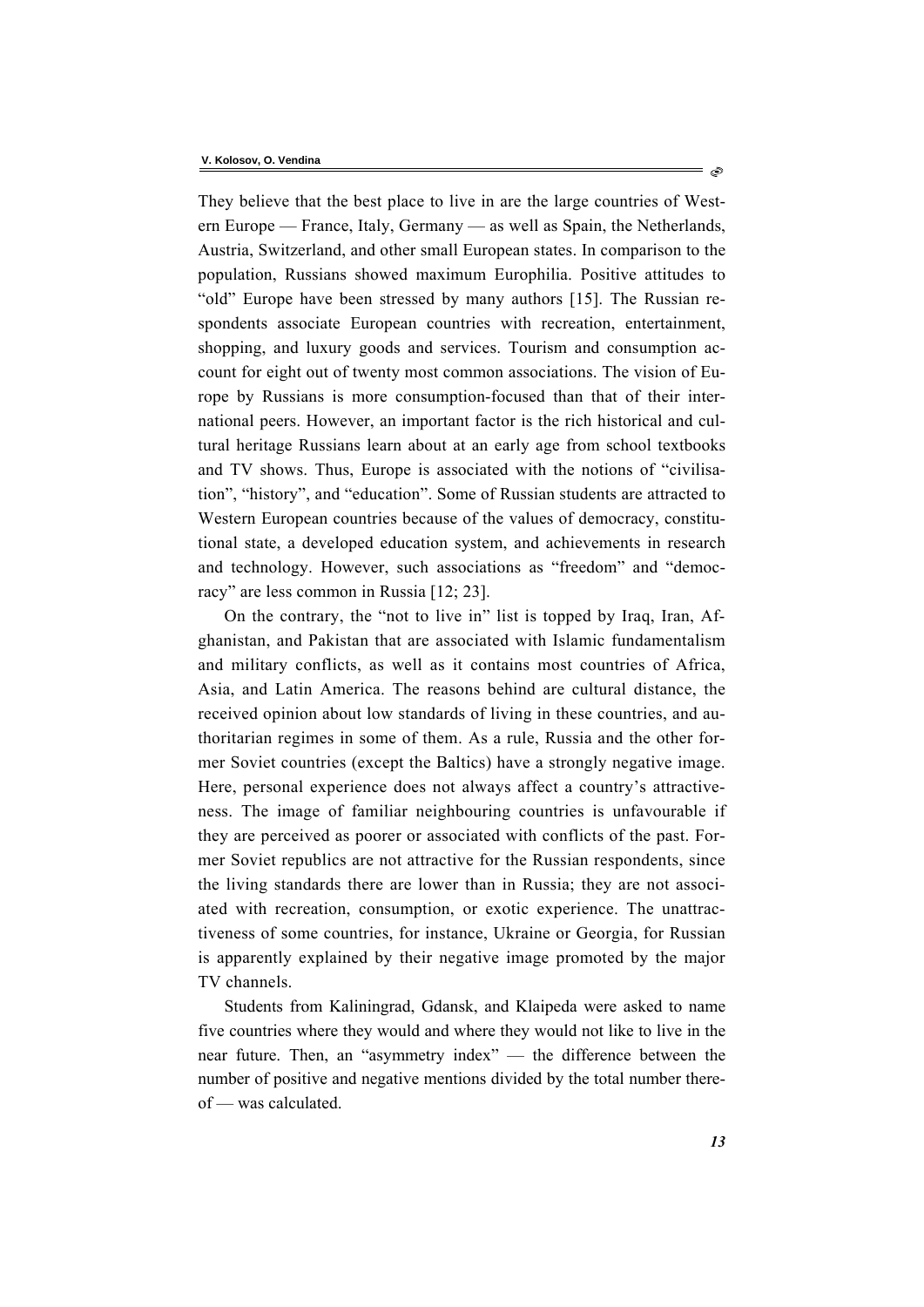| Region                             | Kaliningrad | Gdansk  | Klaipeda |
|------------------------------------|-------------|---------|----------|
| Russia                             | $-0.13$     | $-0.95$ | $-0.81$  |
| Poland                             | 0.23        |         | $-0.90$  |
| Lithuania                          | $-0.39$     | $-0.93$ |          |
| Latvia, Estonia                    | $-0.68$     | $-0.90$ | $-0.81$  |
| Ukraine, Belarus, Moldova          | $-0.72$     | $-0.98$ | $-0.88$  |
| Germany                            | 0.79        | 0.16    | 0.95     |
| UK and Ireland                     | 0.85        | 0.57    | 0.47     |
| France, Italy, Spain,              |             |         |          |
| Benelux countries                  | 0.68        | 0.50    | 0.62     |
| Nordic countries                   | 0.75        | 0.70    | 0.83     |
| Central European countries         | 0.96        | 0.20    | 0.58     |
| <b>Balkan</b> countries            | $-0.08$     | $-0.39$ | $-0.62$  |
| Turkey and Middle East             | $-0.94$     | $-0.80$ | $-0.75$  |
| <b>USA</b> and Canada              | 0.35        | 0.57    | 0.75     |
| China                              | $-0.74$     | $-0.84$ | $-0.88$  |
| Countries of Southeast Asia and    |             |         |          |
| Far East                           | 0.10        | $-0.13$ | $-0.11$  |
| Australia and New Zealand          | 0.30        | 1.00    |          |
| Latin America                      | $-0.25$     | $-0.39$ |          |
| <b>Countries of South Caucasus</b> |             |         |          |
| and Central Asia                   | $-0.17$     | $-1.00$ | $-1.00$  |
| Afghanistan, Iraq, Iran            | $-1.00$     | $-1.00$ | $-1.00$  |
| Africa                             | $-1.00$     | $-1.00$ |          |
| India and Pakistan                 | $-1.00$     | $-1.00$ | $-1.00$  |

### **"Asymmetry indices" calculated on the basis of the respondents' answers about five countries they would and would not like to live in**

As table 1 shows, students of the Baltic region, which lies in close proximity to "old" Europe, are not an exception from the general pattern. Their European orientation is evident. The highest positive indices on the mental maps of students from all three universities are characteristic of the Nordic countries (0.75 in Kaliningrad, 0.70 in Gdansk, and 0.83 in Klaipeda), "Latin" countries of Western Europe (France, Italy, and Spain), and the Benelux countries. However, there are some slight differences. For example, the UK and Ireland are very attractive for Kaliningraders (0.85), whereas Poles and Lithuanians have a more ambivalent attitude to these countries of traditional Polish and Lithuanian immigration (0.57 and 0.47 respectively). Neighbour-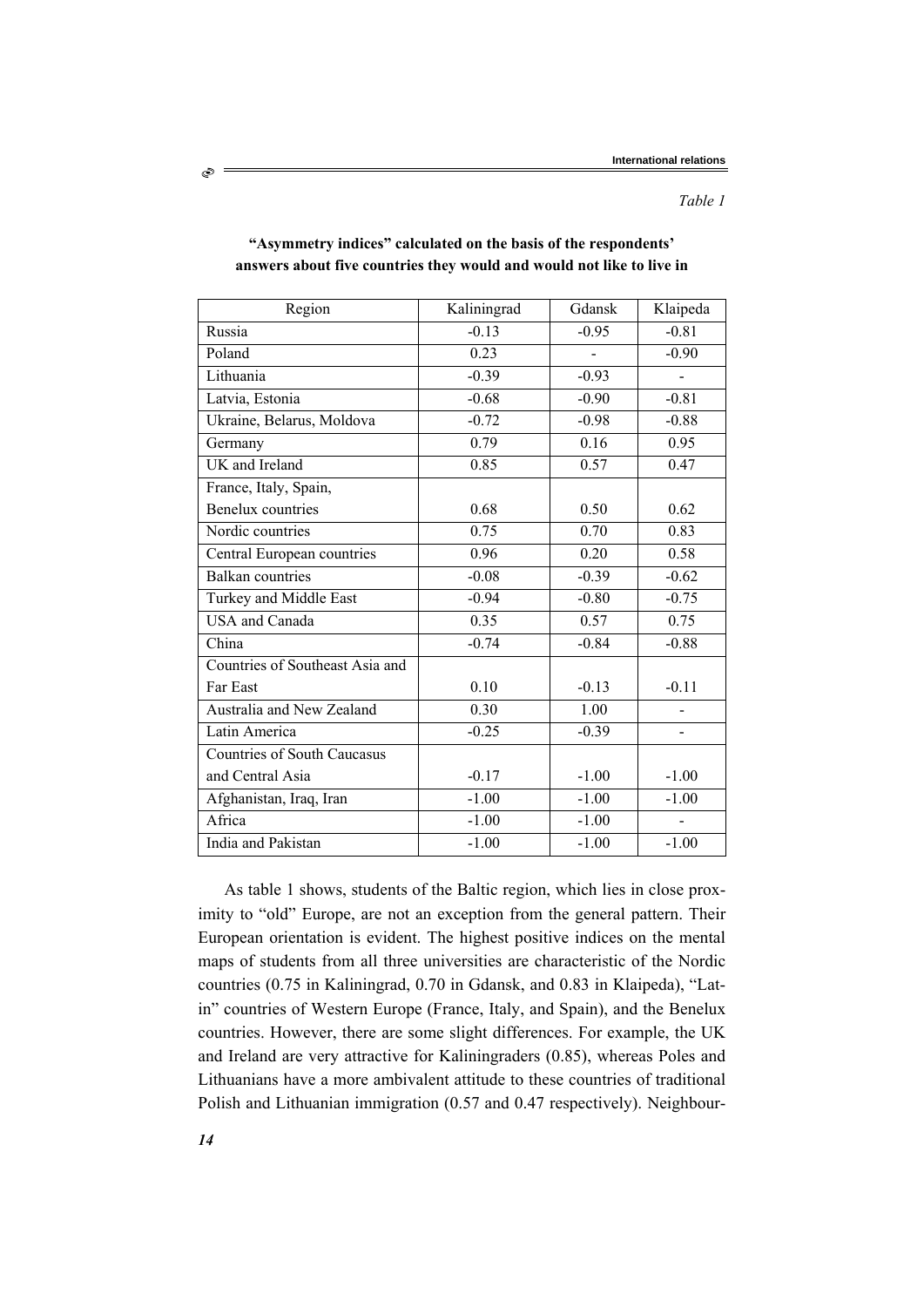ing Germany, which is so attractive for Kaliningrad students (0.79) and Klaipeda  $(0.95)$ , is perceived differently by residents of Gdansk — the city where World War II commenced  $(0.16)$ .

Many students consider the leading countries of the New World — the USA and Canada — a possible place of residence. In Poland and especially Lithuania, the attitude to the USA is very positive (0.57 and 0.75 respectively). Historically, the USA has occupied a unique place in the geography of Lithuanian emigration. Among young Kaliningraders, as well as Russians in general, the attitude to the USA is more ambivalent. They value high living standards and US achievements in research and technology; however, many respondents perceive this country as a superpower that dominates NATO, strives for world hegemony, is deeply involved in international conflicts, and imposes its interests on other states. That is how the role of the USA is presented by federal TV channels.

Iraq, Iran, Afghanistan, African countries, India and Pakistan, and Central Asia have the most repellent image according to both the survey respondents and the results of the project "Visions of Europe in the World." No one wanted to live in these countries. A negative image is also characteristic of the countries of the Middle East, Latin America, and China (in the latter case, due to cultural differences). However, in all three cities including Klaipeda, neighbouring Latvia and Estonia are perceived as unattractive (-0.68 in Kaliningrad, -0.90 in Gdansk, and -0.81 in Klaipeda).

Within the "Gdansk-Kaliningrad-Klaipeda" triangle, the neighbours have a negative attitude towards each other in most cases. An exception is the largely positive image of Poland in Kaliningrad (0.23). Lithuania is not attractive for Russian and especially Lithuanian students (-0.39 and -0.93 respectively), Russia and Poland for Lithuanian ones (-0.81 and -0.90). One can assume that the negative image of Lithuania in Gdansk and of Poland in Klaipeda is a product of a common historical past. As one could expect, Russia has a strongly negative image in Gdansk (-0.95). The negative connotation of Russia emphasises the otherness of Poland, its contemporaneity, and love of freedom. The other post-Soviet European neighbours — Ukraine. Belarus, and Moldova — are also unpopular in the three cities. It is evident that such geopolitical vision of the world does not contribute to regional cooperation.

The image of Baltic neighbours is developed by not only TV and other media, the education system and the political culture inherited by the younger generation, but also by personal experience of visits to the adjacent cities. Transboundary flows of young people are sharply asymmetrical. 27 % of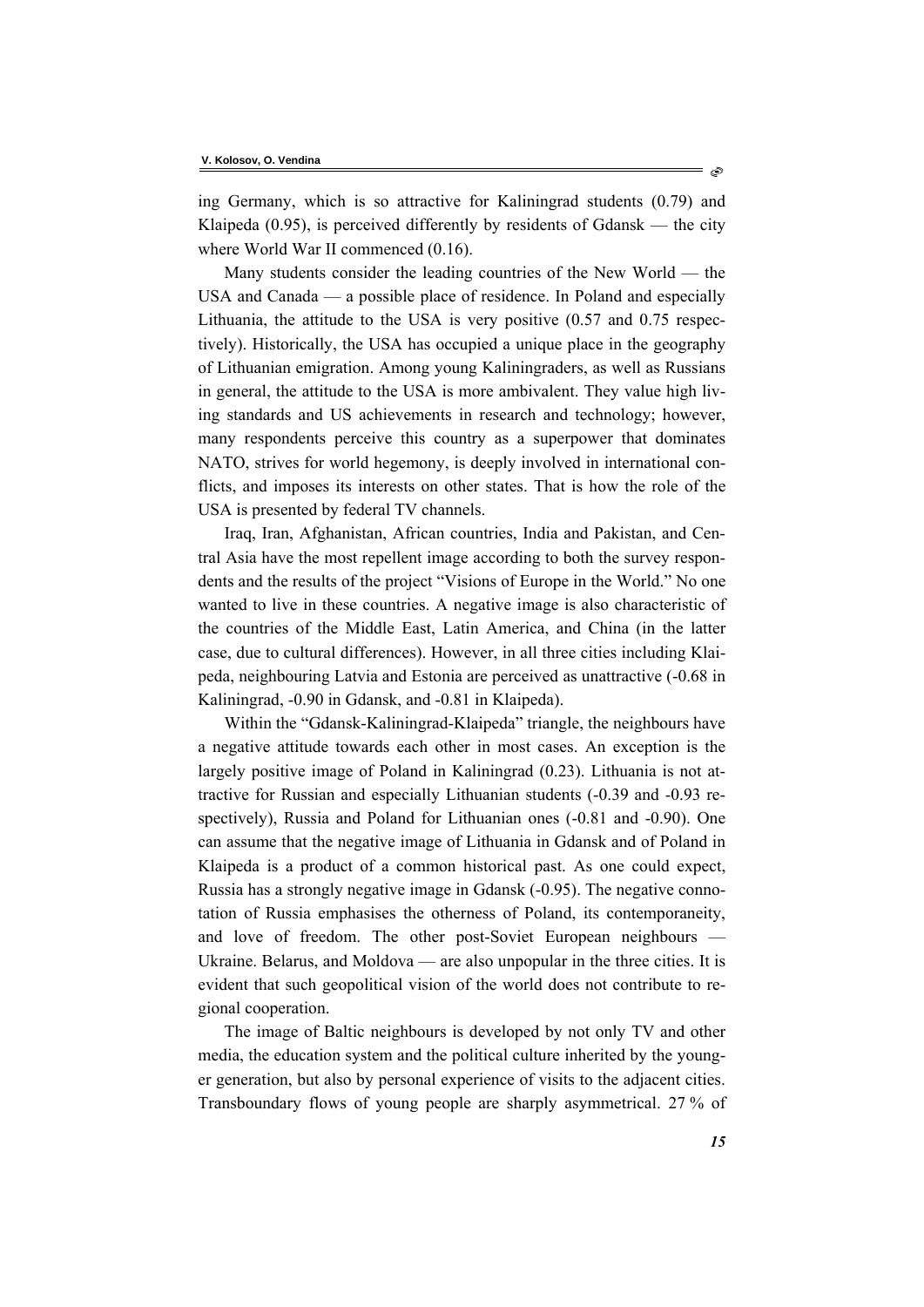Kaliningrad students have never been in Poland, 56 % have visited the country at least once, and 22 % travel there every year or even several times a year. Although Lithuania is less attractive for Kaliningrad students than Poland, 63 % of the respondents have visited this country. However, 88 % of the Gdansk and 68 % of the Klaipeda respondents have never crossed the Russian border. 9 % of the Poland and 24 % of Lithuanian respondents have been there at least once. Almost all of them visited Kaliningrad rather than mainland cities<sup>6</sup>. The answers given by the respondents to the questions about the purpose of travel and border regime give an idea of the reasons behind these substantial differences.

Apparently, the reason is not the visa regime, although it does affect the frequency of contacts. Polish and Lithuanian students go to Kaliningrad so rarely that it was impossible to obtain their opinion about the efficiency of the border regime. As to Kaliningraders, only 14 % are content with the regime of the Russian-Polish border, whereas 31.7 % are of the opposite opinion<sup>7</sup> (the same percent of respondents gave no answer). However, only 8  $\%$ mentioned difficulties with obtaining a visa. The main reasons of discontent are time losses at the border control and the insufficient number of checkpoints. Similar answers were given to the questions about the Russian-Lithuanian border.

The command of a foreign language is not an obstacle to exchange. From 77 % of the respondents in Kaliningrad to 88 % in Klaipeda, and 92 % in Gdansk said that they spoke a foreign language, in most cases, English. Moreover, in Klaipeda — one of the most "Russian" and, similar to Kaliningrad, migrant-welcoming cities of Lithuania, 57 % of students speak Russian.

Unlike "adult" Kaliningraders, students go to Poland for tourist and entertainment purposes (55 %) rather than shopping (40 %). The other pur-

Ò

l

<sup>&</sup>lt;sup>6</sup> Technically, the number of Polish citizens that entered the Kaliningrad region in 2013 is 56% larger than that of Russians that entered Poland; as to Lithuania, the gap is 20%. However, "tank up trips" account for most border crossings by Poles. They tank their cars with cheap Russian petrol and resell it in their country. In fact, the transboundary flow is very asymmetrical.

 $7$  The survey was conducted shortly before the introduction of local border traffic between the Kaliningrad region and the neighbouring Polish voivodeships. However, it does not mean the total elimination of bureaucratic barriers. Until July 2013, those applying for a Polish visa had to prove that they had paid for at least seven (later, three) nights at a Polish hotel. Simultaneously, a new requirement was introduced – to present bills proving that a resident of the Kaliningrad region had used the services of Polish hotels during the last two years.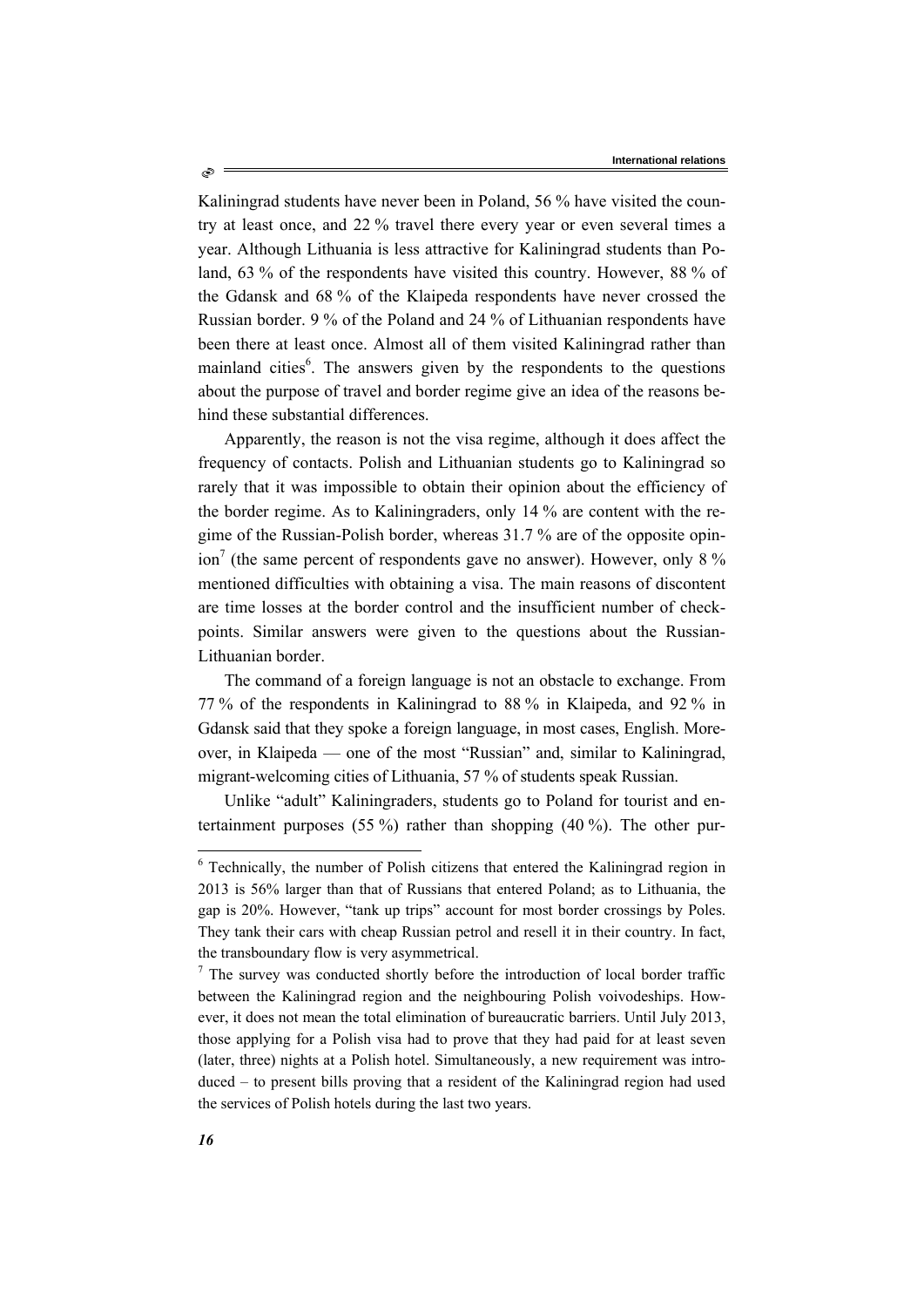poses (education, workshops and conferences, professional meetings, visiting relatives and friends) are mentioned much more rarely. The motive behind visits to Lithuania are rather similar, with the major one being tourism and entertainment (39 %). Shopping in Lithuania is less popular than in Poland (16 %). Young Poles and Lithuanians visit the Kaliningrad region for tourism and entertainment and, to a lesser degree, shopping. Therefore, of importance is the symbolic capital of Kaliningrad, its brands and image.

### **The images of the "them," preferred partners, and identity**

Despite limited familiarity with the Kaliningrad region and a number of objective indicators, most Polish and Lithuanian students believe that the economic situation in the region is much worse than in their countries (50 % and 36 % respectively). Approximately a third of Polish and Lithuanian respondents honestly said that they could not give a definite answer to this question.

The little interest in Kaliningrad shown by the Polish and Lithuanian respondents is based on its negative image. Clichés relating to the image of Russia in general rather than Kaliningrad are rather widespread, namely *vodka, alcoholism, AIDS, Stalin, Putin, cold, lack of freedom, communism,*  USSR, mafia, labour camps (mentioned by 11 % of students<sup>8</sup>). Following the 1990s "tradition," many associate the city with *poverty, underdevelopment, low standards of living, a forsaken region, shadow economy, smuggling, war, and a Russian outpost* (17 %). However, neutral associations prevail: *a Russian region, a region on the map* (37 %); *a neighbour of Poland, East of Europe, border, transit, border crossing difficulties (7 %); cheap groceries, cheap petrol, port, Russian, excursions to Gdansk shops, Russian nouveau riche, social economic zone, a Russian exclave* (24 %). These associations reflect the vagueness of the image of Kaliningrad. Just a few respondents remembered such components of the city brand as *Kant, amber, the Amber Room, the Amber Road.* 6 % of the Gdansk respondents had no associations with the word "Kaliningrad".

It produced no reaction in an even greater number of Klaipeda students (21 %). For 30 % of the Lithuanian respondents, it is simply a *Russian city, part of Russia* or even an *unfamiliar city*. Most students (61 %) have negative associations with Kaliningrad. Their spectrum is rather broad: *political instability, absence of freedom, corruption, unwillingness to live and go* 

 $\overline{a}$ 

<sup>&</sup>lt;sup>8</sup> The percentage does not total 100 due to multiple responses.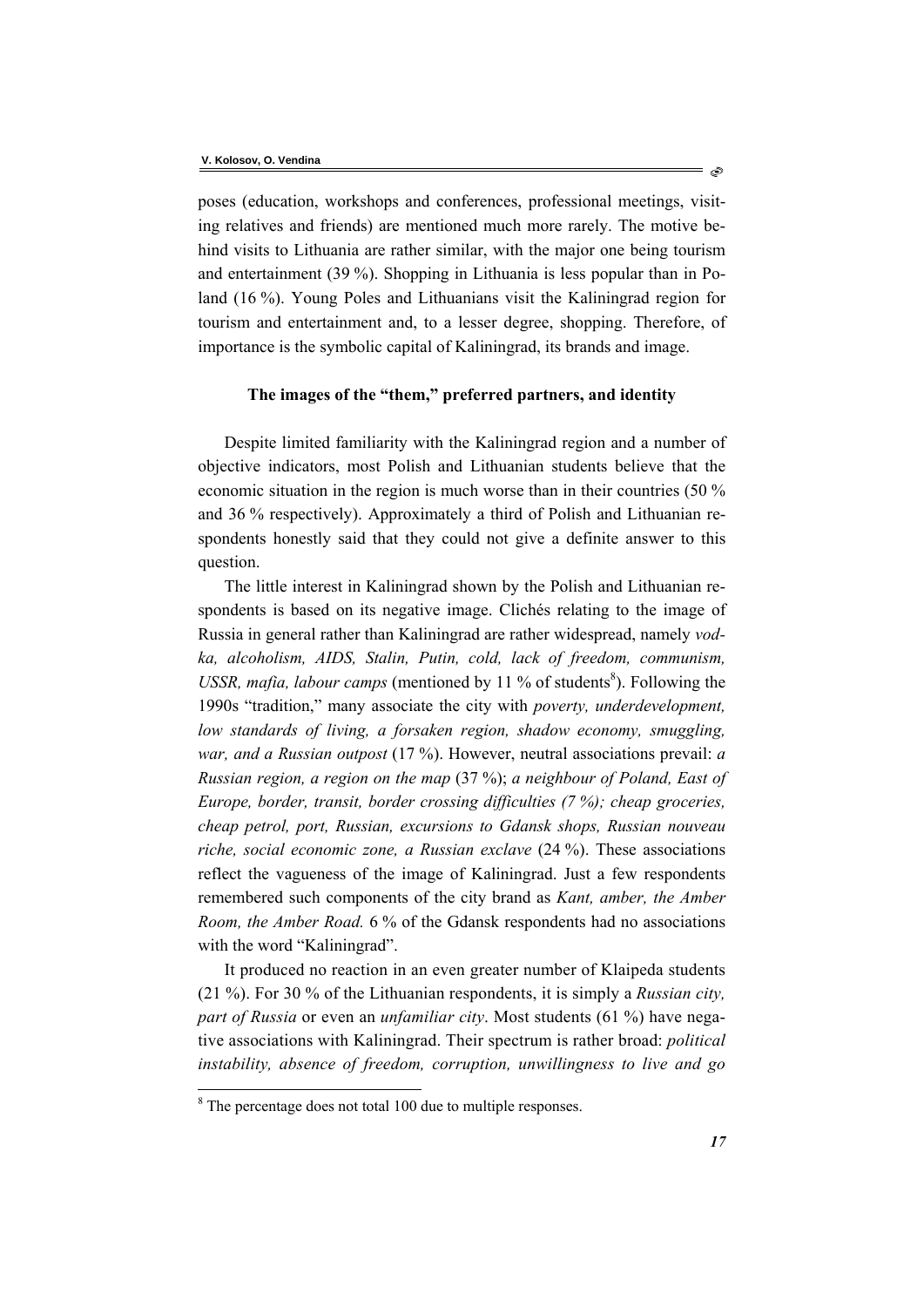*there, dangerous place, high crime rate, lawlessness, bandits, cheap drugs, shadow economy, smuggling, cigarettes, underdeveloped infrastructure, poverty, low standards of living, a plundered city, poor marketplace, cheaper goods, petrol, social problems, unfriendly people, a city unattractive for tourists, a threat: NPP, military base, army, Soviet city, Soviet rules; border areas, transit territory, visa complications, time lost at the border; closed city, isolated city, exclave, periphery, economically backward city*. The respondents that had more or less positive associations (*a historical city, Königsberg, water park, zoo, attractive big city, opportunities, commercial city, a different city, much money…; good people, relatives, friends; amber, the Curonian Spit)* accounted for only 14 %. Just a few respondents identified Kaliningrad as a neighbouring city and linked it with the idea of cooperation.

Probably the most surprising finding is the weakness of the image of Kaliningrad among its young residents. 43 % could not define their attitude to it. The romantic and nostalgic associations (*home town, the city where I live, my favourite city, the best city),* other positive associations *(an old, historical, clean, beautiful city, architecture, cobblestone roads, sightseeing)* or a poor set of traditional brands *(amber, the Curonian Spit, the Baltic Sea)* accounted for 30 %. However, there were only a few strongly negative associations *(a neglected, inharmonious city, public thoroughfare, pity for the region, poverty, enclave, outskirts).* A certain regional identity can be seen in rare (14 %) associations with a *European city, proximity to Europe, the West of Russia, not-that-much-of-Russia* and associations relating to the German past: *a German city, Königsberg, former East Prussia, Germany.* 

Therefore, as to symbols, Russian students have nothing to offer to the neighbours "in exchange." They are not interested in cooperation with the neighbours, whereas the neighbours are psychologically "repelled" by Russia as a partner. For all countries bordering on Russia, the latter is an important "friend" which makes it possible to legitimise the actions of local elites in front of the population. It shapes the rhetoric of political discourses ranging from sharply critical to moderate ones following the ideas of "national pragmatism". Sometimes Russia seems to be a partner the relations with which are complicated but equal. Sometimes it seems to be a politically unstable country striving for domination in the region and using extralegal economic, migratory, cultural, and military and strategic mechanisms for pressurising its neighbours. People are constantly reminded that Russia is a potential overseas threat. Negative attitude to the Russian Federation is reinforced by an intensive stream on the post-Soviet states that are considered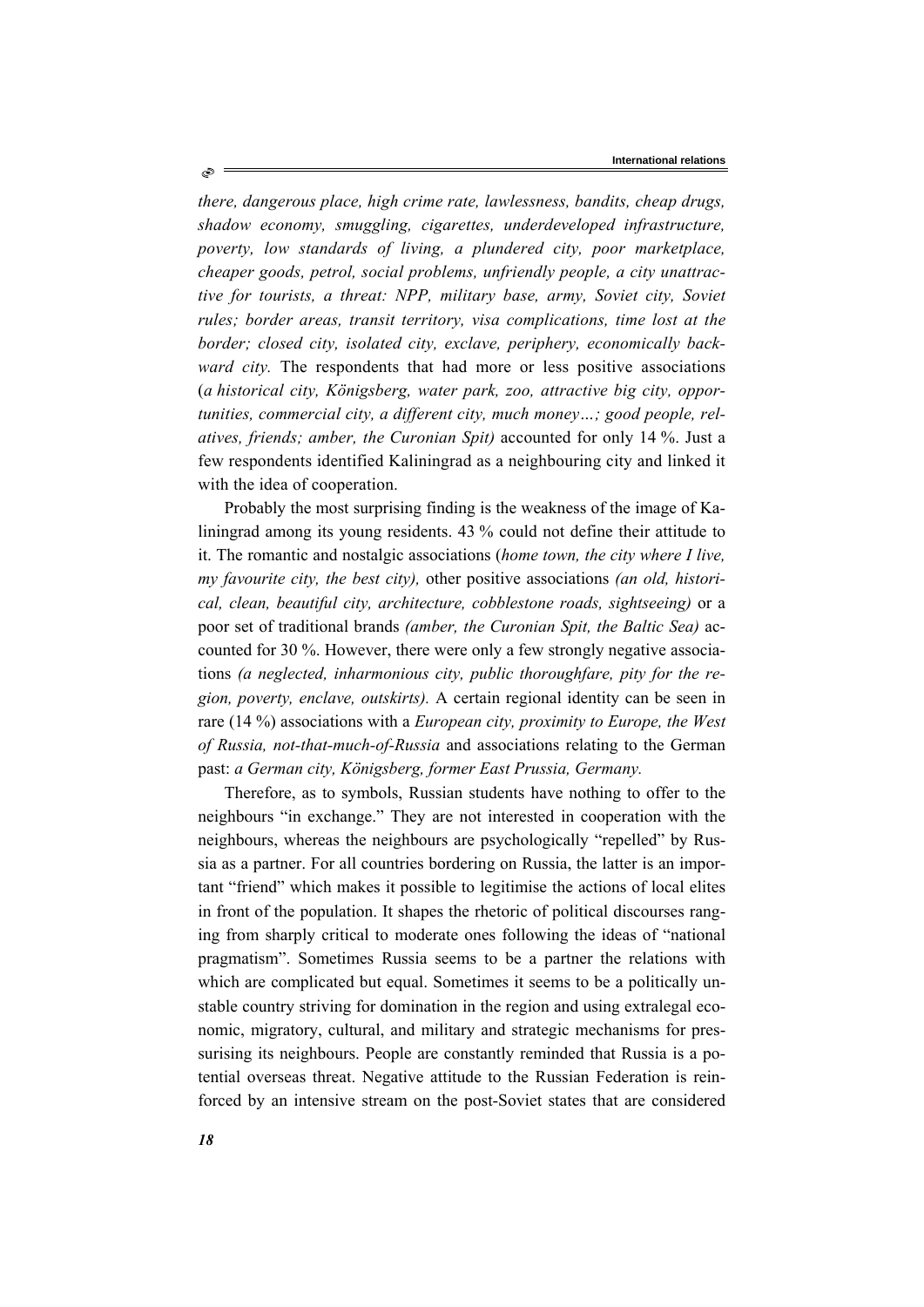"natural allies" in the confrontation with Russia. This symbolic policy disseminated through mass media significantly affects the emerging worldview of young people and holds regional development hostage to geopolitics.

It is not a coincidence that Russia is at the bottom of the list of promising economic and political partners as seen by Polish and Lithuanian students. They view the EU and, first of all Germany, as the chief partner. The economic and political interactions with Germany are considered the most important by 67 % of Polish students. On this list, Germany is followed by France, the UK, Italy, and the "small" countries of Western Europe, and the Nordic countries. Russia, Ukraine, and Lithuania were mentioned only by several respondents. However, the USA was named as a promising partner by just a slightly greater number of respondents. Belarus was hardly mentioned at all. Therefore, eastern neighbours do not exist for Gdansk students as partners, which is another proof of the unwavering orientation to Europe, which is identified with the EU.

Klaipeda students consider the Nordic countries (58 % of the respondents), Germany (52 %), France, Italy, and Spain (50 %) the most promising economic and political partners for Lithuania. However, they do not regard poorer EU neighbours as such. Unlike their Gdansk peers, the Klaipeda respondents understand the importance of economic ties with Russia, which accounts for most cargoes processed at the local port. It was called a promising counteragent by as many students as considered the countries of "old" Europe as such (53 %). The distant USA was mentioned as an important partner half as often (25 %). Neighbouring Belarus and Ukraine were hardly mentioned at all.

Kaliningraders, as well as their neighbours, are mostly oriented towards Europe/the EU. However, their vision of partners is more diversified. The list of promising economic and political partners is topped by Germany (47 %) followed by neighbouring Poland (34 %), Japan (25 %), and China (22 %). The "ranking" of Lithuania and the neighbouring Baltics is very low. It raises concerns that most of the respondents (70 %) see the future of the region in cooperation with the EU rather than the other Russian territories (only 11 %). This is the key difference between the geopolitical vision of young Kaliningrad residents and the official discourse.

The idea of the European vector as a guarantee of success rooted in the minds of the youth from all three regions contributes to disintegration processes rather than potential integration, since students have a largely negative image of each other. They do not consider cooperation with the immediate neighbours as promising (an exception is the attitude of Kaliningraders to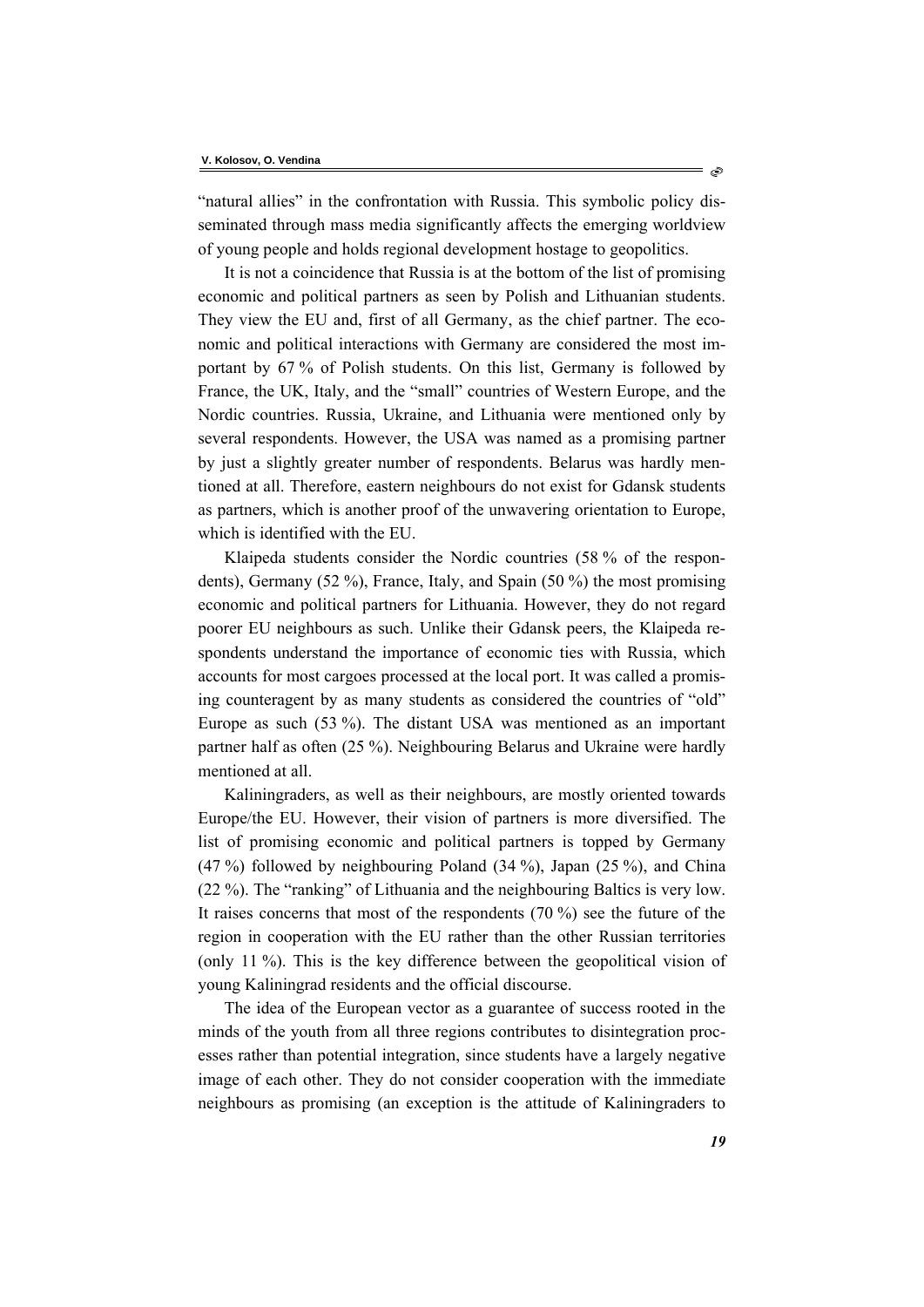cooperation with Poland). In the case of Kaliningrad, such attitudes can result in the isolation from mainland Russia. The border between the Baltic EU state and Russia is interpreted by students from all three universities as a watershed between two worlds, one of which is ruled by "order" and the other by "chaos." Moreover, representatives of the "world of chaos" clearly demonstrate their willingness to enter the "world of order", which contributes to the barrier function of the border and impedes the openness necessary for modern development.

Moreover, both Lithuanian and Polish student consider the accession to the EU and the Schengen areas as a privilege that should not be extended to Russians. At the University of Gdansk, only 18 % of students deem a visafree regime with Russia possible, 18 % only that for the residents of border districts. Approximately a third believes that this problem can be solved only in a long-term perspective, whereas 7 % are convinced that such regime should not be introduced. Klaipeda residents are more liberal: a third of them support the idea of a visa-free regime between the EU and Russia; 19 % would grant it only to the residents of border districts; 17 % believe that the visa regime should be preserved in the near future (30 % did not give a definite answer). It is not surprising in view of that young people see the Kaliningrad region and Russia in general as a source of possible threats despite the evident benefits derived from the travel of Russian neighbours. The youth interpret the border as a physical phenomenon rather than an institute that was created by people and requires modernisation.

However, more than half of young Kaliningraders supportive of intensive exchange with the EU approve of the idea of a visa-free regime; another fourth believes that a visa-free regime is possible only for the residents of border districts.

Kaliningrad students differ from their peers from Gdansk and Klaipeda in that they identify themselves with their country to a lesser degree  $-22\%$ as compared to 30 % and 49 % respectively (table 2). For example, a 2011 national survey showed that 72 % of the respondents felt a strong connection to Russian citizens; moreover, this identity was the strongest. In comparison to 2004, the self-identification of Russians with their civic nation has increased more than twofold [9]. However, the sample included the whole population, whereas our survey examined only students. However, a manifold difference in results makes it possible to assume that young Kaliningraders are different from their peers in their feeling of affiliation with the Russian civic nation. According to the results of the Russian survey conducted within the project "Visions of Europe in the World," Russian students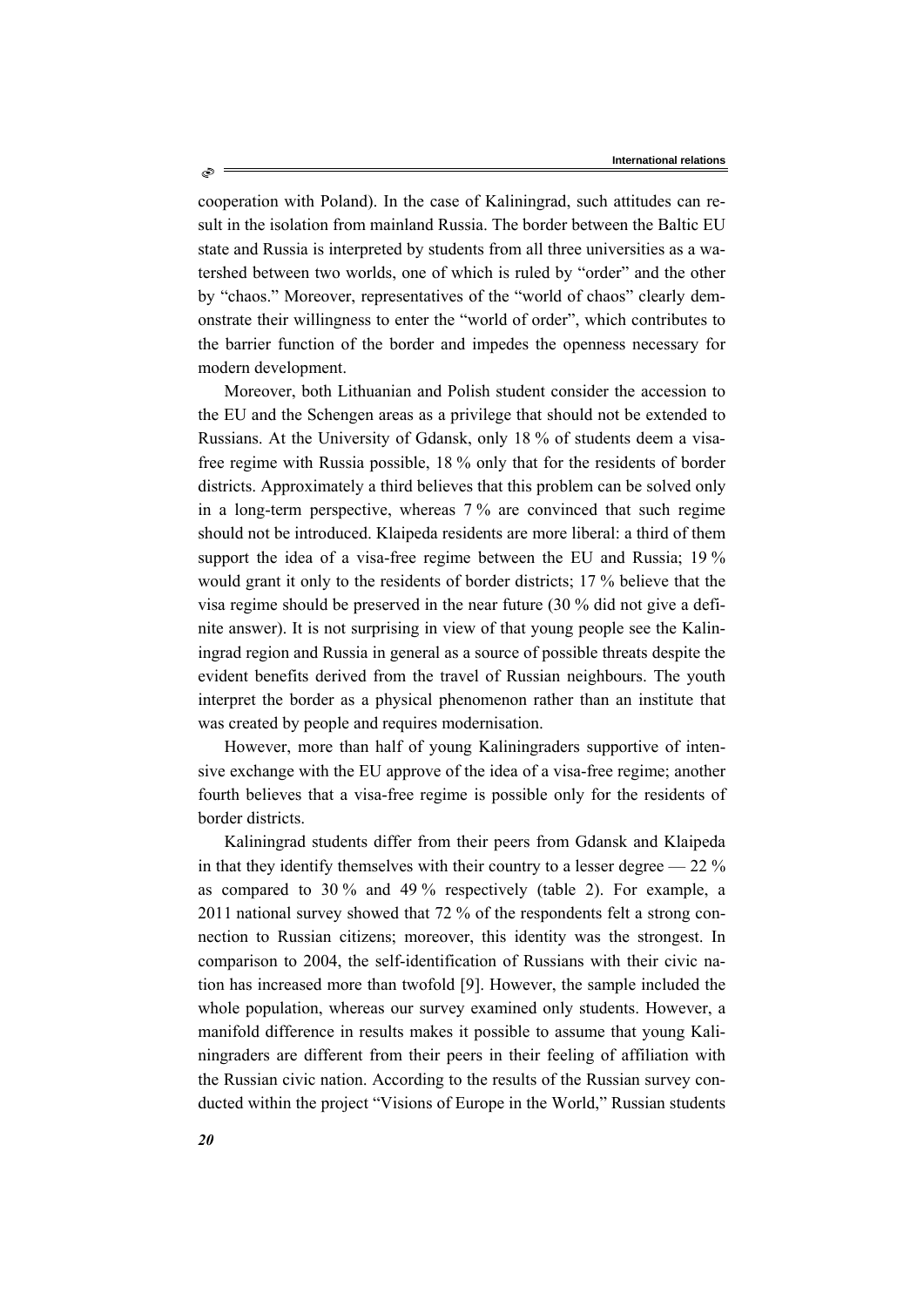had the most pronounced national identity in all 18 countries: 62 % of them said that, first of all, they felt themselves citizens of their country.

Slightly over half of all Polish students and slightly less than half of Russian ones associate themselves primarily with their city, district, or region. Moreover, the regional identity (as shown above, not a transboundary one) is stronger in Kaliningraders than the residents of Gdansk and Klaipeda. Thus, it is possible to speak of a logical but rather complicated process of the formation of a certain regional identity, which was triggered by the region's transformation into an exclave. Apparently, in the region, whose population changed completely just 65 years ago and, for a long time, consisted of recent migrants from different districts of Russia and from across the Soviet Union, this process must be lengthy and complicated. The younger the age group, the greater is the share of those born in the region. However, almost a third of young Kaliningraders (much more than their peers in Gdansk and Klaipeda) define themselves as either people of a certain nationality or do not have a clear identity being unwilling or perplexed about associating themselves with their country, region, or city ("a world citizen", "a European", "a student", etc.). The analysis of secondary self-identification does not change these conclusions.

*Table 2* 

| Region                              | Kaliningrad | <b>G</b> dansk | Klaipeda                            |
|-------------------------------------|-------------|----------------|-------------------------------------|
| Resident of a city/village/district | 28.2        | 46.1           | 29.1                                |
| Resident of a region                | 179         | 5.5            | 3.4                                 |
| Citizen of a country                | 22.2        | 30.0           | 49.0                                |
|                                     |             | $-1$           | $1 \quad 0 \quad 1 \quad 1 \quad 2$ |

### **Distribution of answers to the questions about primary self-identification**

| Region                                      | Kaliningrad | Gdansk | Klaipeda |
|---------------------------------------------|-------------|--------|----------|
| Person of a certain nationality             | 8.7         | 6.0    | 4.9      |
| World citizen, a European,<br>student, etc. | 18.3        | 8.7    | 11.6     |
| No answer                                   | 4.8         | 37     | 2.0      |
| Total                                       | 100.0       | 100.0  | 100.0    |

*The end of the table 2*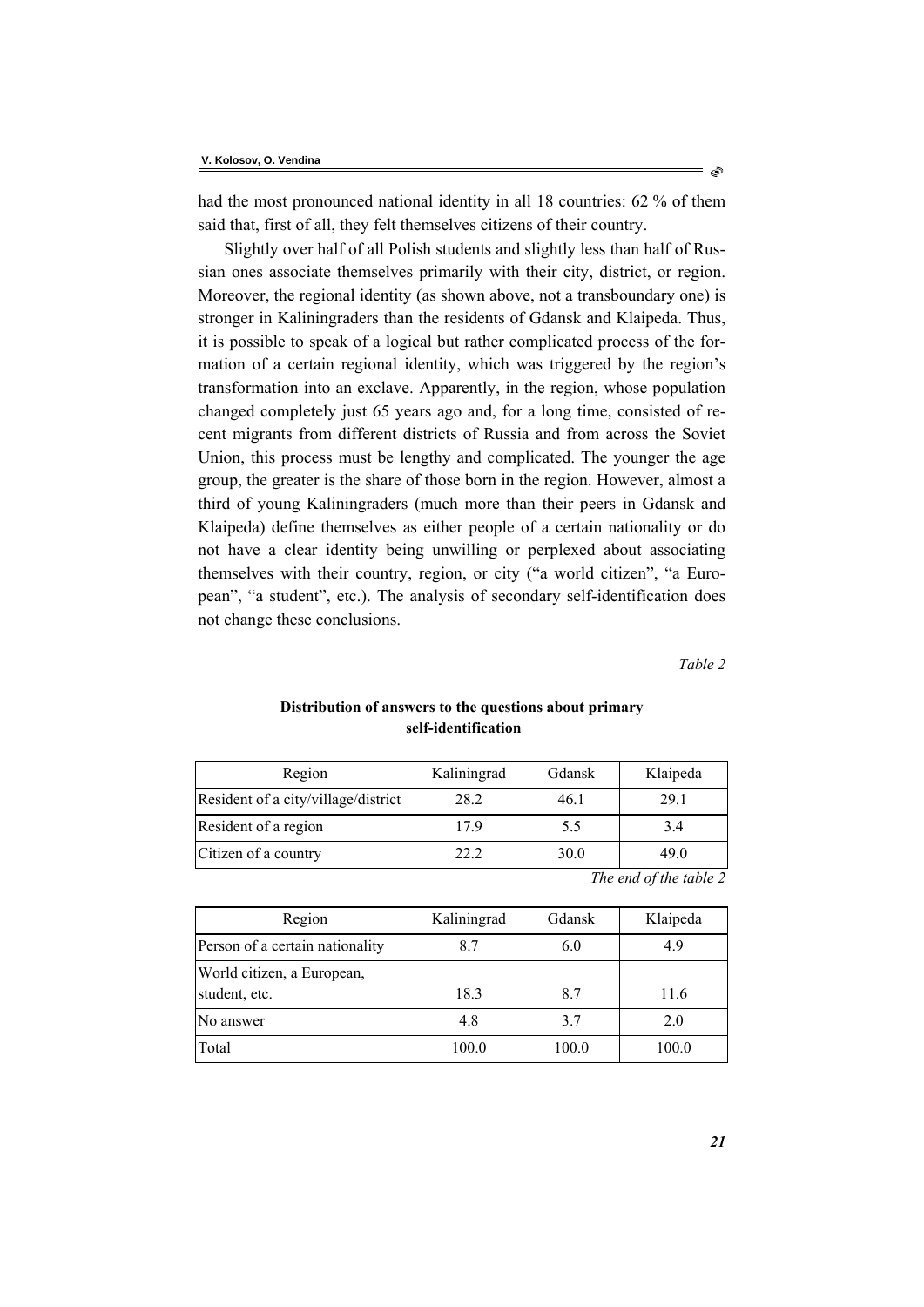The relative weakness of national identity is in line with the pessimistic view on the region's prospects, emigration intentions, and the belief in the cardinal importance of economic ties with the EU rather than other Russian regions and the vagueness of the Kaliningrad symbolic capital. A lack of confidence in the possibility of self-fulfilment in the region, a small area of the Russian island in "big Europe — the EU", which does not include Russia by default, a long-term denial of the Prussian-German period, a lack of significant symbols and events associated with the Soviet era, and relative isolation from mainland Russia — all these result in the complications and contradictions in the formation of a regional identity in young people. Its uniqueness lies in a combination of heterogeneous elements: Soviet legacy, German past (which is mostly a matter of appearance), cultures of different Soviet regions — homelands of the parents' generation, and experience of living in modern Russia. 18 % of the respondents have never been to other Russian regions. Most of the others have been only to Moscow (73 %) and Saint Petersburg (57 %). The other regions have been visited by just a few. Moreover, short-term excursions account for most of trips to the two Russian capitals. One can conclude that the region's integration with mainland Russia is becoming not only an economic, but also a sociocultural objective. It is indicative that only 17 % of the Kaliningrad students were convinced that they would stay in their country after graduation.

Despite the facts, most Kaliningrad students (57 %) believe that the economic situation in the Kaliningrad region is worse or much worse than in Lithuania and only 8 % think otherwise (table 3). However, young people feel close to Europe and want to think of themselves as Europeans. Nevertheless, it turns to be a myth in practice: there is no common symbolic capital with the neighbours or it is very weak; in most cases, Russia is perceived negatively. The exclave proves to be as far from Europe as mainland Russia.

*Table 3* 

| Economic situation |           |             | Kaliningrad, % |             |
|--------------------|-----------|-------------|----------------|-------------|
| in the Kaliningrad | Gdansk, % | Klaipeda, % | Compared       | Compared to |
| region             |           |             | to Poland      | Lithuania   |
| Much better        | 1.8       | 44          | 0.8            | 0.8         |
| Slightly better    |           | 13 1        | 5.6            |             |

**How do you think the economic situation in the Kaliningrad region differs from that in Poland and Lithuania?**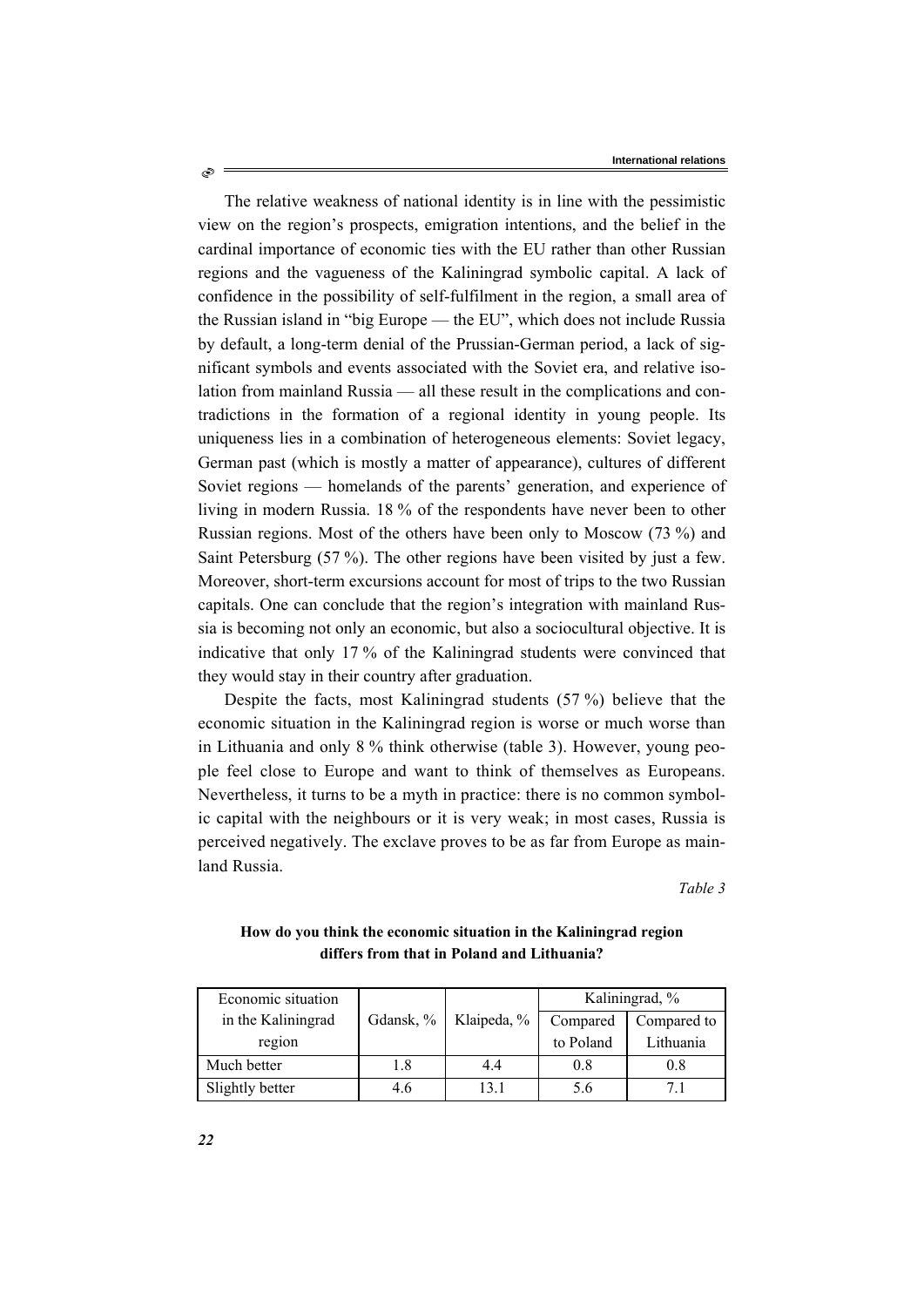| The same       | 7.4  | 97   | 9.5  | 10.3 |
|----------------|------|------|------|------|
| Slightly worse | 27.2 | 25.2 | 31.0 | 34.9 |
| Much worse     | 23.0 | 12.1 | 32.5 | 22.2 |
| No answer      | 33.7 | 34.5 | 20.6 |      |

The Kaliningrad symbol policy is based on both using and developing the resources of historical memory and attempts to reinforce the status of a Russian territory through monumental propaganda, i.e. constructing churches and erecting monuments. The attempts at re-coding the historical heritage contribute to the "islander" identify of Kaliningraders and contradict the interests of creating a common interregional and cultural space.

### **Conclusion**

The analysis of the attitudes of students from the three Baltic cities has shown that the symbolic and mental barriers are harder to overcome than political and economic ones. Deep-rooted stereotypes are reproduced by the youth thus deforming their perception of modern reality. The opportunities for accelerating the economic development and modernisation through network forms of resource distribution between the border regions of Russia, Poland, and Lithuania, which will make it possible to extract accidental or 'institutionalised' rent, are limited by the society's frustration and the negative collective experience of older generations. The interest of young residents of Gdansk and Klaipeda in the Kaliningrad region is rather limited. The liberalisation of transboundary travel has not affected the geopolitical vision. The aggravation of the political situation in Europe resulting from the Ukrainian crisis does not arouse hopes for a change in the near future. Students of all three cities show latent dissatisfaction over the employment prospects manifested in the declared intention to emigrate. The priority given by young Kaliningraders, as well as their peers from Gdansk and Klaipeda, to connection with Europe has little to do with the reality due to the uncertain prospects of the whole complex of Russia-EU relations.

Nevertheless, as the experience of other countries shows, the introduction of local border traffic between the Kaliningrad region and the neighbouring Polish voivodeships can improve mutual images and contribute to the development of cross-border cooperation. Long-term efforts to diversify interactions and promote the positive image of Kaliningrad in the neighbouring Polish regions can yield a certain result. Alongside the measure to strengthen the region's economic base, the enhancement of Kaliningrad's symbolic capital is required for a harmonious development of the Kaliningrad identity.

ನಿ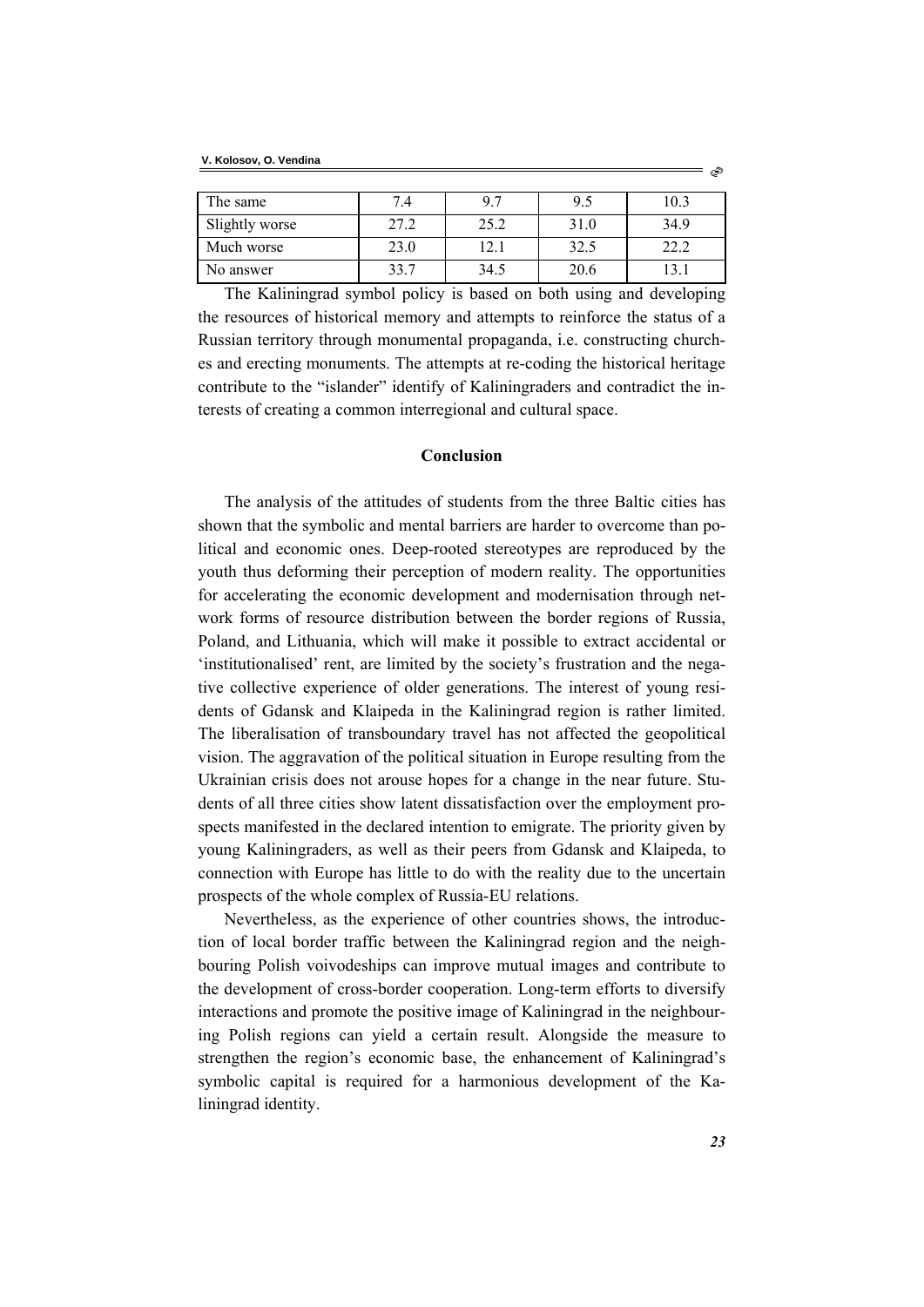This study is carried out in the framework of a Russian Scientific Foundation project No. 14-18-03621 "Russian Border Areas: The Challenges of Neighbourhood".

#### *References*

1. Baltijskij uzel [Baltic node], 2001, *Nezavisimaya Gazeta*, available at: http://www.ng.ru/regions/2001-03-28/4\_bend.html (accessed 05.07.2014).

2. Bubenec, А. 2001, Jeskadrennyj subekt "Kaliningrad" [Squadron subject "Kaliningrad"], *Nezavisimaya Gazeta*, available at: http://www.ng.ru/ politics/2001- 02-24/3 subject.html (accessed 07.07.2014).

3. Voronov, К. 2001, Bessmyslennye mechtanija [Senseless dreams], *Nezavisimaya Gazeta*, available at: http://www.ng.ru/polemics/2001-06-30/8\_dream.html (accessed 09.07.2014).

4. Ginsburg, S. 2009, Ugrozy separatizma net [No threat of separatism], *Nezavisimaya Gazeta*, available at: http://www.ng.ru/scenario/2009-12-22/15\_ separatism.html (accessed 09.07.2014).

5. Ginsburg, S. 2010, Sem' shagov [Seven steps], *Nezavisimaya Gazeta*, available at: http://www.ng.ru/scenario/2010-06-22/14\_7steps.html (accessed 09.07.2014).

6. Ginsburg, S. 2010, Kaliningradskij evropeec, *Nezavisimaya Gazeta*, available at: http://www.ng.ru/scenario/2010-03-30/14\_kaliningrad.html (accessed 15.07.2014).

7. Deryabin, Yu. 2009, «Severnyj potok» — jekonomika ili voennaja politika? ["Nord Stream" — the economy or military policy?], *Nezavisimaya Gazeta*, available at: http://www.ng.ru/politics/2009-08-31/3\_kartblansh.html (accessed 09.07.2014).

8. Deryabin, Yu. 2009, Obama smotrit na Baltiku [Obama looks to the Baltic Sea], *Nezavisimaya Gazeta*, available at: http://www.ng.ru/politics/2009-10- 02/3\_kartblansh.html (accessed 12.07.2014).

9. Drobizheva, L.М. 2012, Rossijskaja identichnost' i soglasie v mezhjetnicheskih otnoshenijah: opyt 20 let reform [Russian identity and harmony in inter-ethnic relations: experience of 20 years of reform], *Vestnik Rossijskoj nacii* [Bulletin of the Russian nation], no. 4—5, available at: http://rosnation.ru/?page\_id=1064 (accessed 01.06.2014).

10. Kolosov, V.А. 2011, Kriticheskaja geopolitika: osnovy koncepcii i opyt ee primenenija v Rossii [Critical geopolitics: the basis of the concept and experience of its use in Russia], *Politicheskaja nauka* [Political science], no. 4, p. 31—52.

11. Kosov, V.А., Zotova, М.V. 2011, Geopoliticheskoe videnie mira rossijskimi grazhdanami: opyt primenenija metodov "kriticheskoj geopolitiki". "Kriticheskoe" napravlenie v geopolitike: stala li, nakonec, geopolitika naukoj? [Geopolitical vision of the world as Russian citizens: the experience of application of

È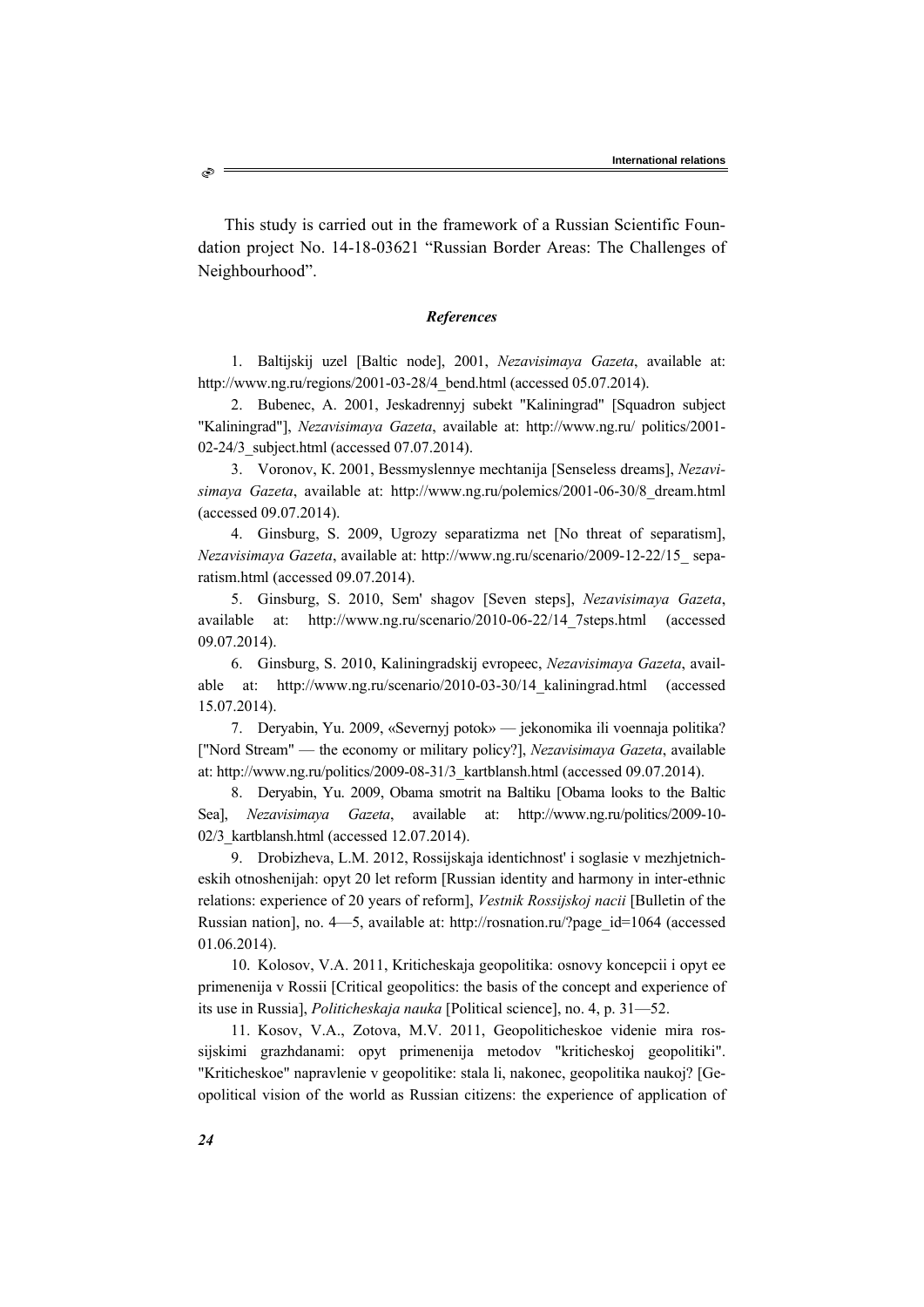"critical geopolitics." "Critical" in the direction of geopolitics: Whether became finally geopolitics science?]. In: Kaledin, N.V., Chistobaev, A.I. (eds.), *Geograficheskoe prostranstvo Rossii: obraz i modernizacija* [Geographical space of Russia: the image and modernization], St. Petersburg, p. 92—114.

12. Kolosov, V.А., Zotova, М.V. 2012, Geopoliticheskoe videnie mira rossijskimi grazhdanami: pochemu Rossija ne Evropa? [Geopolitical vision of the world as Russian citizens, why Russia is not Europe?], *Polis* [policy], no. 5, p. 170—187.

13. Krylov, М.P. 2012, Kategorija «identichnost'» v kontekste problemy prigranichij [The category of "identity" in the context of the borderland], *Mir psihologii* [World of Psychology], no. 1, p.137—151.

14. Sebentsov, A., Zotova, M. 2013, Geography and economy of the Kaliningrad region: limitations and prospects of development, *Balt. Reg.,* no. 4 (18), p.81—94. DOI: 10.5922/2079-8555-2013-4-8.

15. *Obshhestvennoe mnenie — 2009* [Public Opinion — 2009], Moscow, Levada Center, 208 p.

16. *Obshhestvennoe mnenie — 2012*[Public Opinion — 2012], Moscow, Levada Center, 232 p.

17. Ryabushev, А. 2010, Zavershaetsja podgotovka k final'noj chasti akcii «Kaliningrad — uznik Evropy» [Preparation for the final part of the campaign "Kaliningrad — the prisoner of Europe"], *Nezavisimaya Gazeta*, available at: http://www.ng.ru/ regions/2010-10-22/5kenig.html (accessed 14.07.2014).

18. Fedorov, G. 2010, The Kaliningrad dilemma: a 'development corridor' or a 'double periphery'? The geopolitical factor of the development of the Russian exclave on the Baltic Sea, *Balt. Reg.,* no. 2, p. 4—12. DOI: 10.5922/2079-8555-2010-2-1.

19. Fedorov, G.М., Zverev, Yu.М., Korneeets, V.S. 2013, Rossija na Baltike:1990—2012 gody [Russia on the Baltic Sea: 1990—2012 years], Kaliningrad, Immanuel Kant Baltic Federal University, 252 p.

20. Tsyganok, А. 2008, Spisok ugroz rasshirjaetsja [Expands the list of threats], *Nezavisimaya Gazeta*, no. 42 (4283).

21. van Houtum, H. 1999, Internationalisation and Mental Borders, *Tijdschrift voor Econimische en Sociale Geografie*, Vol. 90(3), p.329—335.

22. van Houtum, H. 2005, The Geopolitics of Borders and Boundaries, Geopolitics, Vol. 10(4), p. 672—679.

23. Кolosov, V. 2013, The vision of Europe and the world from large powers: the case of BRIC, *Geografia Polonica*, no. 2, p. 89—98.

24. Konrad, V., Nicol, H.N. 2011, Border Culture, the Boundary Between Canada and the United States of America, and the Advancement of Borderlands Theory, *Geopolitics*, Vol. 16, p. 70—90.